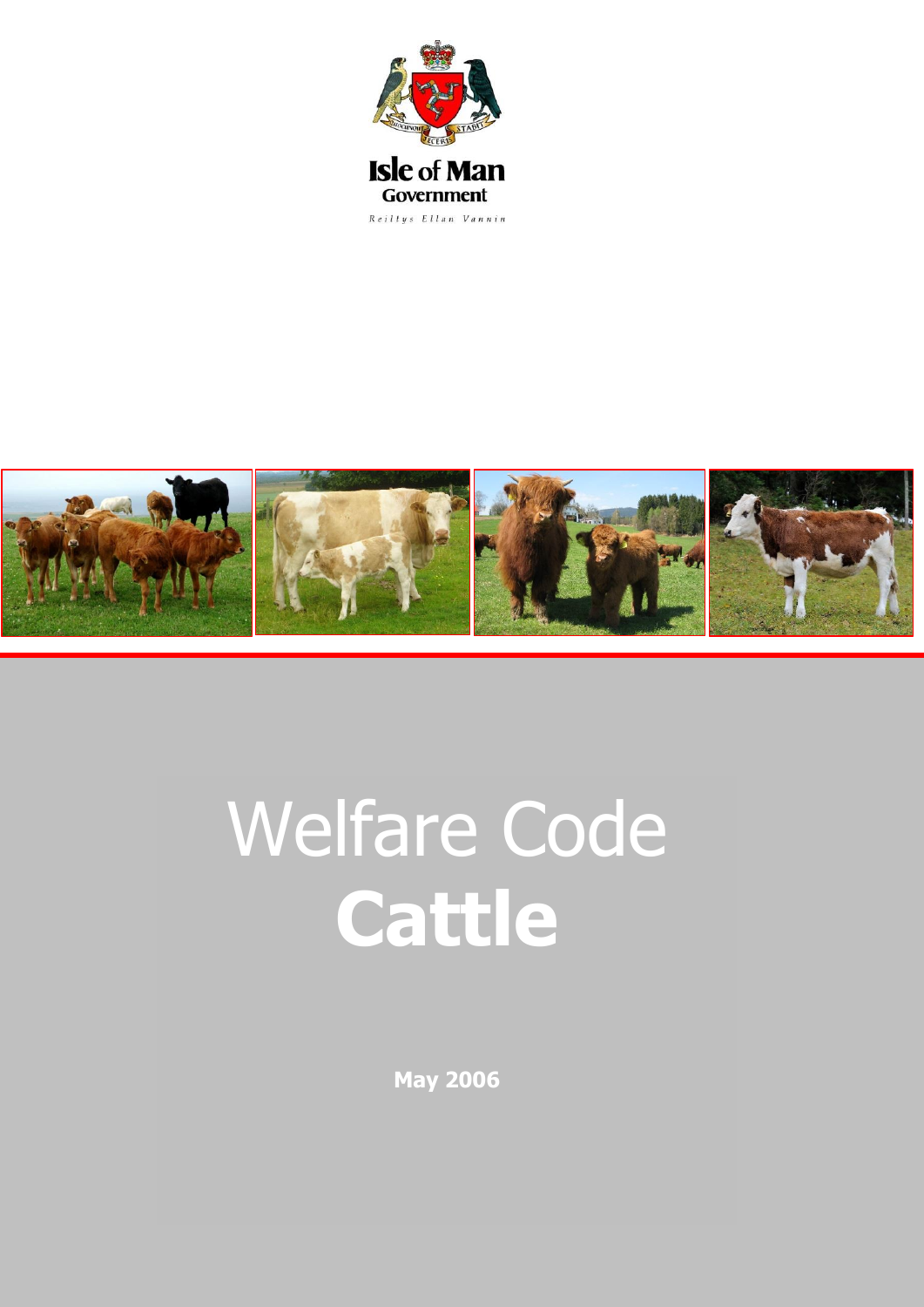## **Contents**

Section 1 - Recommendations for the Welfare of Cattle ........... 9

| Dosing and vaccination equipment17   |  |
|--------------------------------------|--|
|                                      |  |
|                                      |  |
|                                      |  |
|                                      |  |
| Feed, Water and other substances  20 |  |
|                                      |  |
|                                      |  |
|                                      |  |
|                                      |  |
|                                      |  |
|                                      |  |
|                                      |  |
|                                      |  |
|                                      |  |
|                                      |  |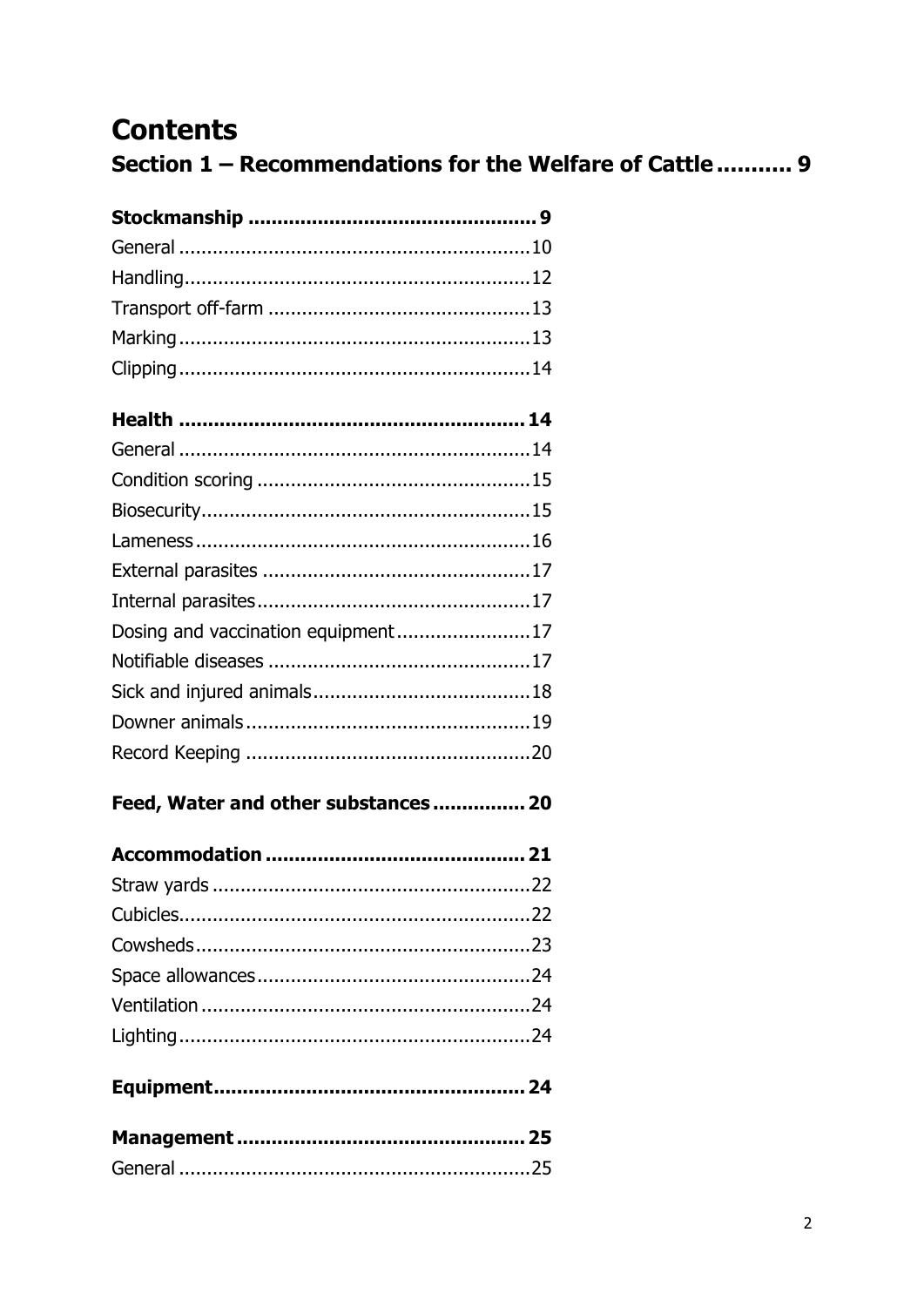| Fire and other emergency precautions26 |  |
|----------------------------------------|--|

## 

| Feed, water and other substances28 |  |
|------------------------------------|--|
|                                    |  |
|                                    |  |
|                                    |  |
|                                    |  |
|                                    |  |

|--|--|

| Artificial insemination (AI) and embryo transfer 33 |  |
|-----------------------------------------------------|--|
|                                                     |  |
|                                                     |  |

| DEFRA publications related to cattle welfare 38          |  |
|----------------------------------------------------------|--|
| Other useful publications related to cattle welfare: .39 |  |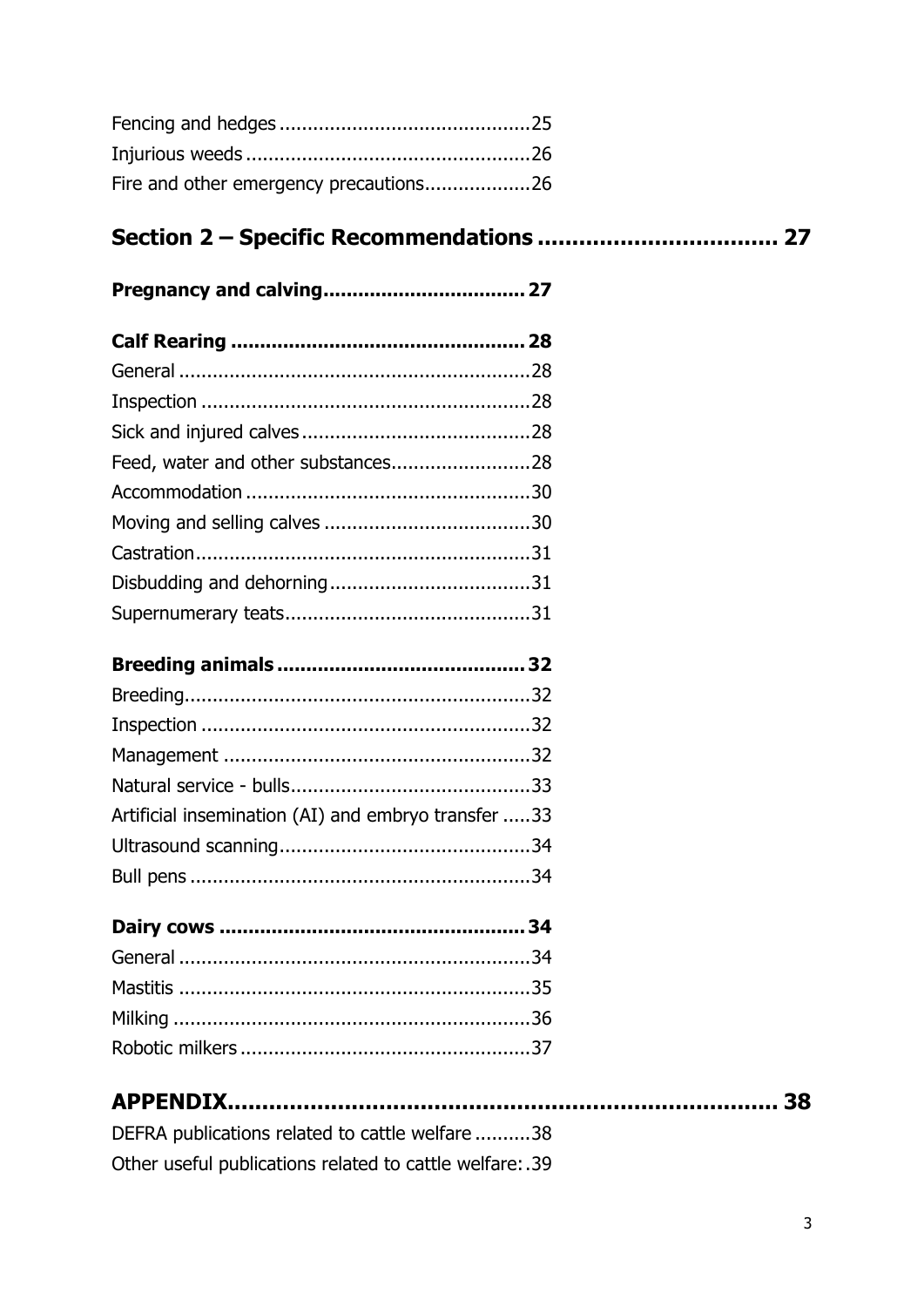#### **An Introduction by the Minister**

The Department of Agriculture Fisheries and Forestry is introducing a new Welfare Code for cattle, based on the Five Freedoms. The Code has been produced after consultation with all interested organisations, and will assist in the production of quality livestock under farm assured schemes.

The Five Freedoms were developed by the Farm Animal Welfare Council. They form the foundation for assessing animal welfare within the agriculture industry and help to apply standards to safeguard animal welfare.

The Code, which was laid before Tynwald on 16th May 2006, embodies the latest scientific advice and the best current husbandry practices and takes account of the Five Freedoms.

#### **The Five Freedoms are:**

- 1. **Freedom from hunger and thirst** By ready access to fresh water and a diet to maintain full health and vigour;
- 2. **Freedom from discomfort** By providing an appropriate environment including shelter and a comfortable resting area;
- 3. **Freedom from pain injury or disease** By prevention or by rapid diagnosis and treatment;
- 4. **Freedom to express most normal behaviour** By providing sufficient space, proper facilities and company of an animal's own kind;

#### 5. **Freedom from fear and distress**

By ensuring conditions and treatment to avoid mental suffering.

In acknowledging these Five Freedoms, those people who care for livestock should demonstrate –

- Caring and responsible planning and management:
- Skilled, knowledgeable and conscientious stockmanship;
- Appropriate environmental design (for example, of the husbandry system);
- Considerate handling and transport;
- Humane slaughter.

The Preface to the Code identifies good stockmanship as a key factor in farm animal welfare. The Department recognises that there are already high standards in the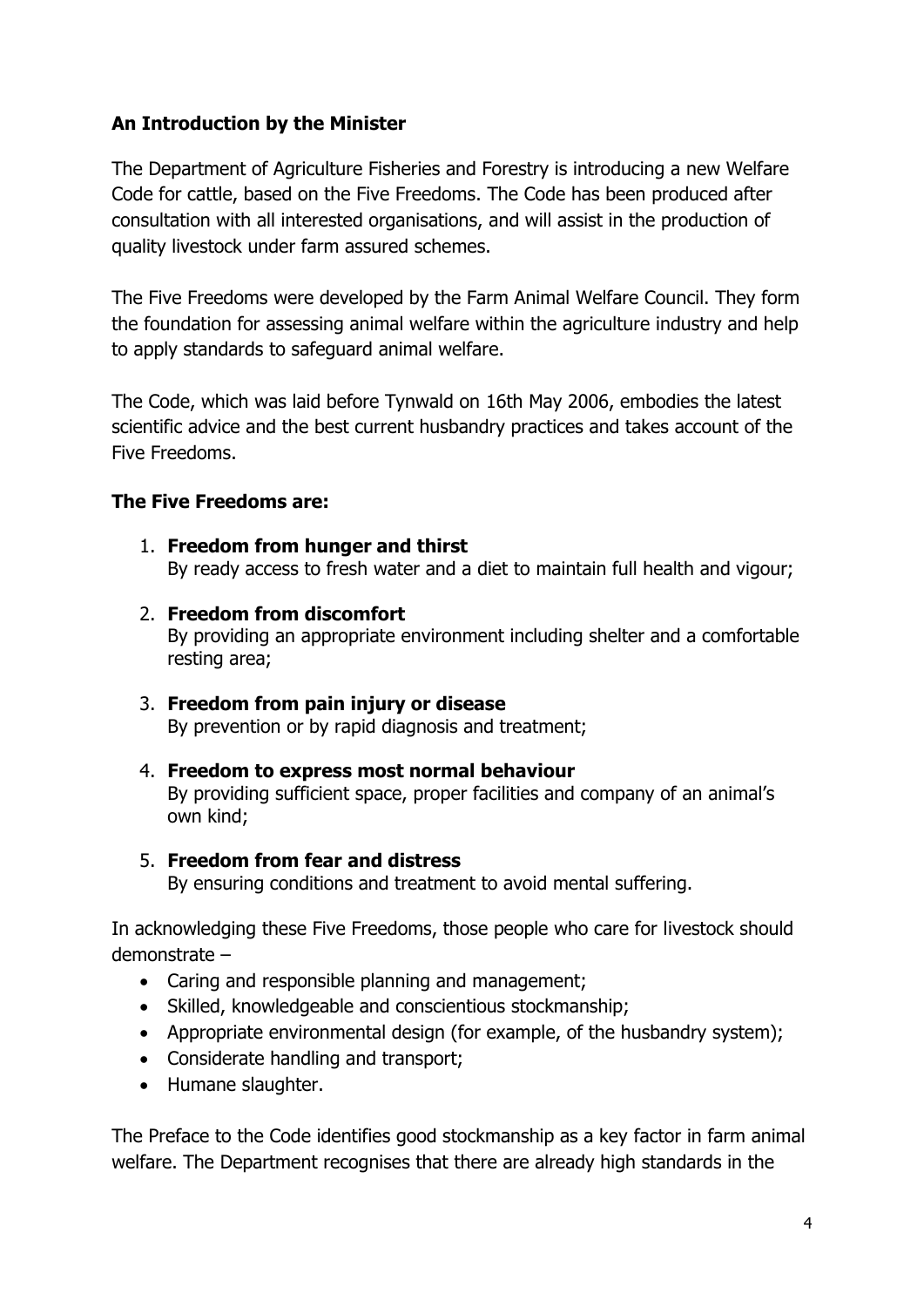industry due to the hard work of farmers. This Code should be an essential tool to measure those standards by.

Farmers should recognise that this Code is not intended to be absolute or prescriptive. Many variations exist in management systems for cattle. Should you find that your practices seem to be in conflict with a section of the Code, you should consider whether you have met, or could meet, the underlying welfare need in a different manner. If you cannot resolve this yourself, or find yourself in conflict with numerous or significant sections of the Code, you should seek advice; the Department's officers are always available to assist in this respect.

The Preface also explains the status of the Code in relation to the Island's legislation. Wherever the word **must** appears in the Code, this generally indicates that a legislative provision exists.

> Phil Gawne Minister of Agriculture, Fisheries and Forestry

This Welfare Code was laid before Tynwald on the 16th May 2006.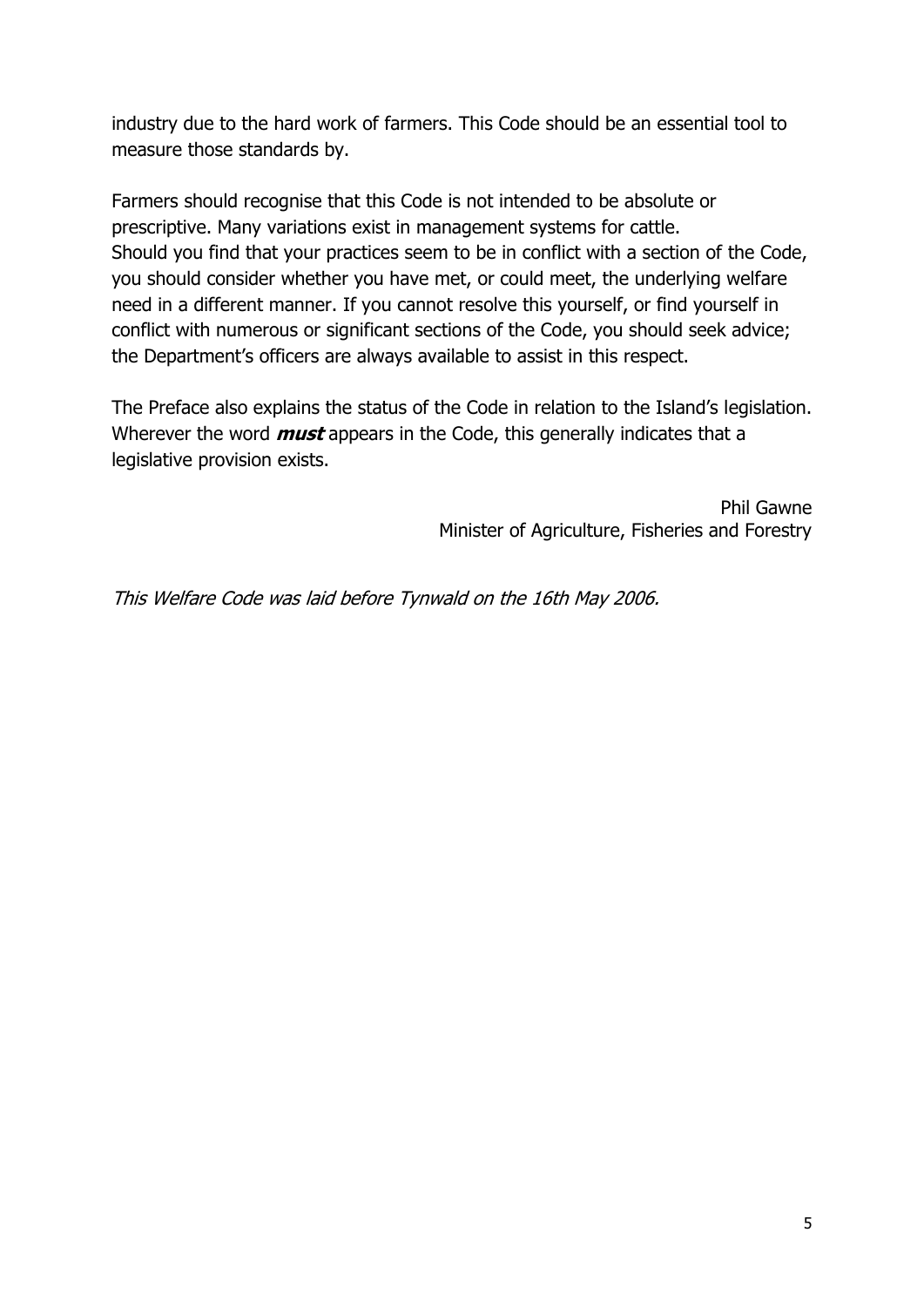## **Preface**

This preface is not part of the Code, but is intended to explain its purpose and to indicate the broad considerations upon which it is based.

The Code, comprising paragraphs 1 to 150, was laid before Tynwald on 16th May 2006. It has been prepared following consultation as required by section 30 of the Animal Health Act 1996 (Part III: Welfare of Livestock) which reads as follows:

The Department may, after consultation with such organisations as appear to it to be representative of interests substantially affected – prepare codes containing such recommendations with respect to the welfare of livestock for the time being situated on agricultural land or on or in any vehicle, container or moveable structure as it considers proper for the guidance of persons concerned with the livestock; and revise any such code by revoking, varying, amending or adding to the provisions of the code in such manner as the Department thinks fit.

The following further extracts from the Animal Health Act 1996 and The Welfare of Farmed Animals Order 2002 explain the status of the Code in relation to the Island's legislation –

#### **Animal Health Act: Section 28:**

Any person who:

- Causes unnecessary pain or unnecessary distress to any livestock which are under his control, or
- Permits any such livestock to suffer any such pain or distress of which he knows or may reasonably be expected to know,

Shall be guilty of an offence under this Act.

#### **Animal Health Act: section 30(4)**

A failure on the part of any person to observe a provision of a code for the time being issued under this section shall not of itself render that person liable to proceedings of any kind; but such a failure on the part of any person may, in proceedings against him for an offence under section 28, be relied upon by the prosecution as tending to establish the guilt of the accused unless it is shown that he cannot reasonably be expected to have observed the provision in question within the period which has elapsed since that provision was first included in a code issued under this section.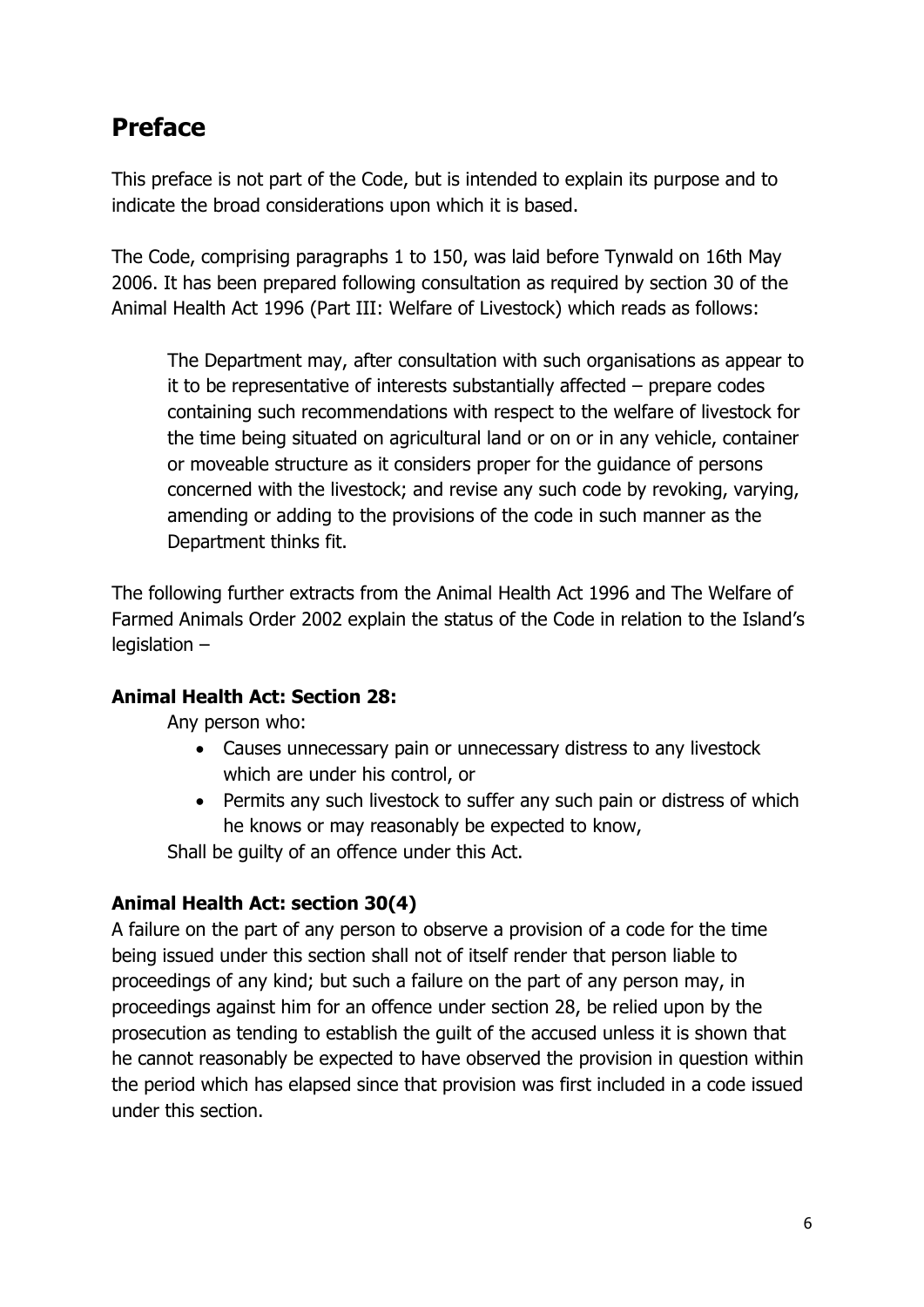#### **The Welfare of Farmed Animals Order 2002, Article 3(1)**

Owners and keepers of animals shall take all reasonable steps:

- to ensure the welfare of the animals under their care; and
- To ensure that the animals are not caused any unnecessary pain, suffering or injury.

#### **The Welfare of Farmed Animals Order 2002, Article 10**

- 1. Any person who employs or engages a person to attend to animals shall ensure that the person attending to the animals:
	- Is acquainted with the provisions of all relevant statutory welfare codes relating to the animals being attended to;
	- Has access to a copy of those codes while he is attending to the animals; and
	- Has received instruction and quidance on those codes.
- 2. Any person who keeps animals, or who causes or knowingly permits animals to be kept, shall not attend to them unless he has access to all relevant statutory welfare codes relating to the animals while he is attending to them, and is acquainted with the provisions of those codes.

Nearly all livestock husbandry systems impose restrictions on the stock and, if care is not taken, some of these can cause an unacceptable degree of discomfort or distress by preventing the animals from fulfilling their basic needs.

Provisions meeting these needs, and others which must be considered, include:

- comfort and shelter;
- Readily accessible fresh water and a diet to maintain the animals in full health and vigour;
- Freedom of movement;
- The company of other animals, particularly of like kind;
- The opportunity to exercise most normal patterns of behaviour;
- Light during the hours of daylight, and lighting readily available to enable the animals to be inspected at any time;
- Flooring which neither harms the animals, nor causes undue strain;
- The prevention, or rapid diagnosis and treatment of vice, injury, parasitic infestation and disease;
- The avoidance of unnecessary mutilation;
- Emergency arrangements to cover outbreaks of fire, the breakdown of essential mechanical services and the disruption of supplies.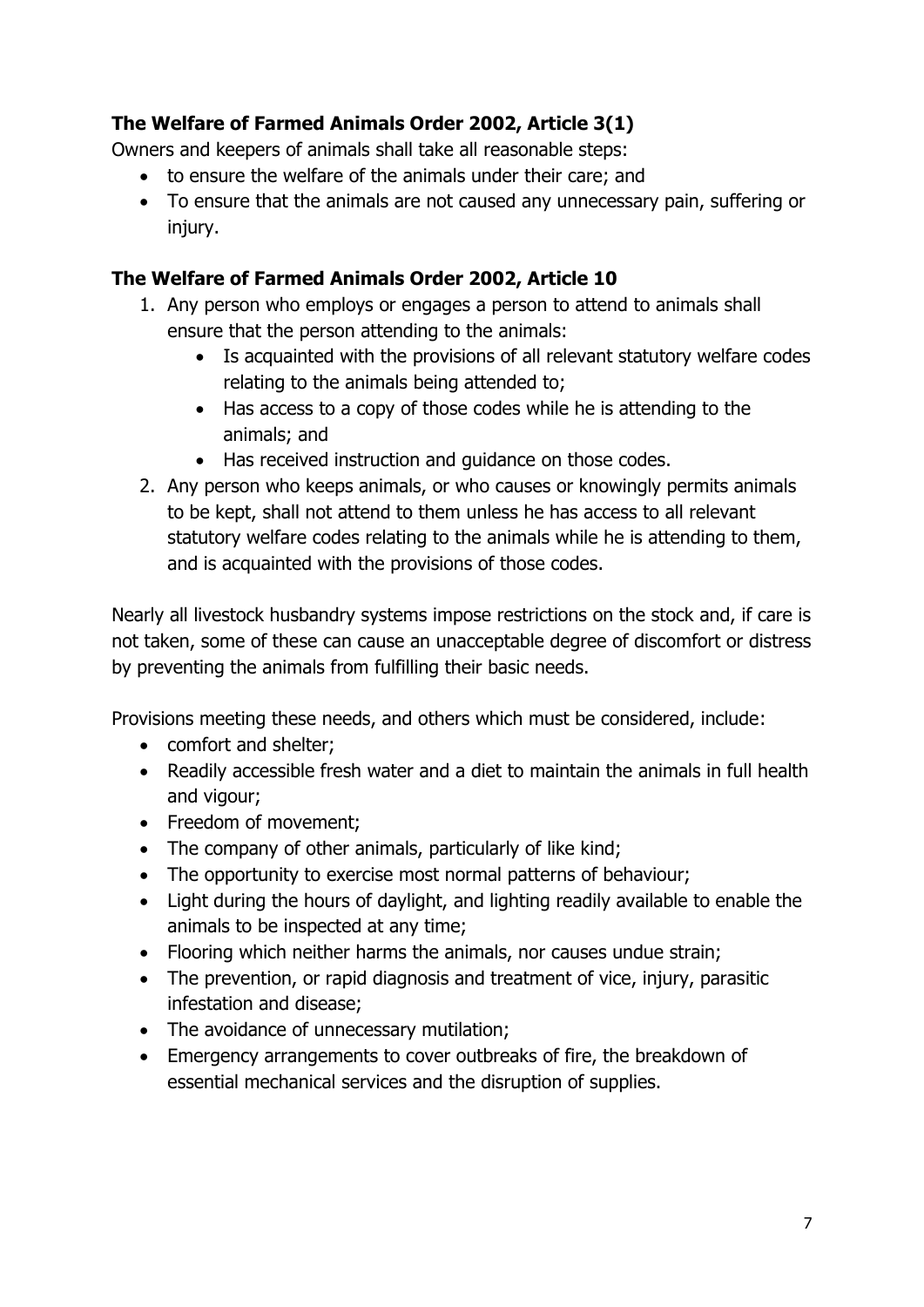The basic requirements for the welfare of livestock are:

- A husbandry system appropriate to the health and so far as practicable, the behavioural needs of the animals; and
- A high standard of stockmanship.

The recommendations which follow are designed to help stockmen, particularly those who are young or inexperienced, to attain the required standards. The part that training has to play in the development of the stockman's awareness of welfare requirements cannot be overstressed. Detailed advice on the application of the Code in individual circumstances is readily available through the DAFF Field Staff and in advisory publications, some of which are listed at the end of this Code.

The legislation quoted in the document is not part of the Code but is intended to highlight the relevant legal requirements. The law quoted is that in force on the date of publication.

Any reference in this Code to advisory publications is for information only, and does not form part of this Code.

Certain aspects of livestock husbandry can present hazards to the health and safety of the stockman. Advice on these matters is available from the Department of Local Government and the Environment, Health and Safety Section.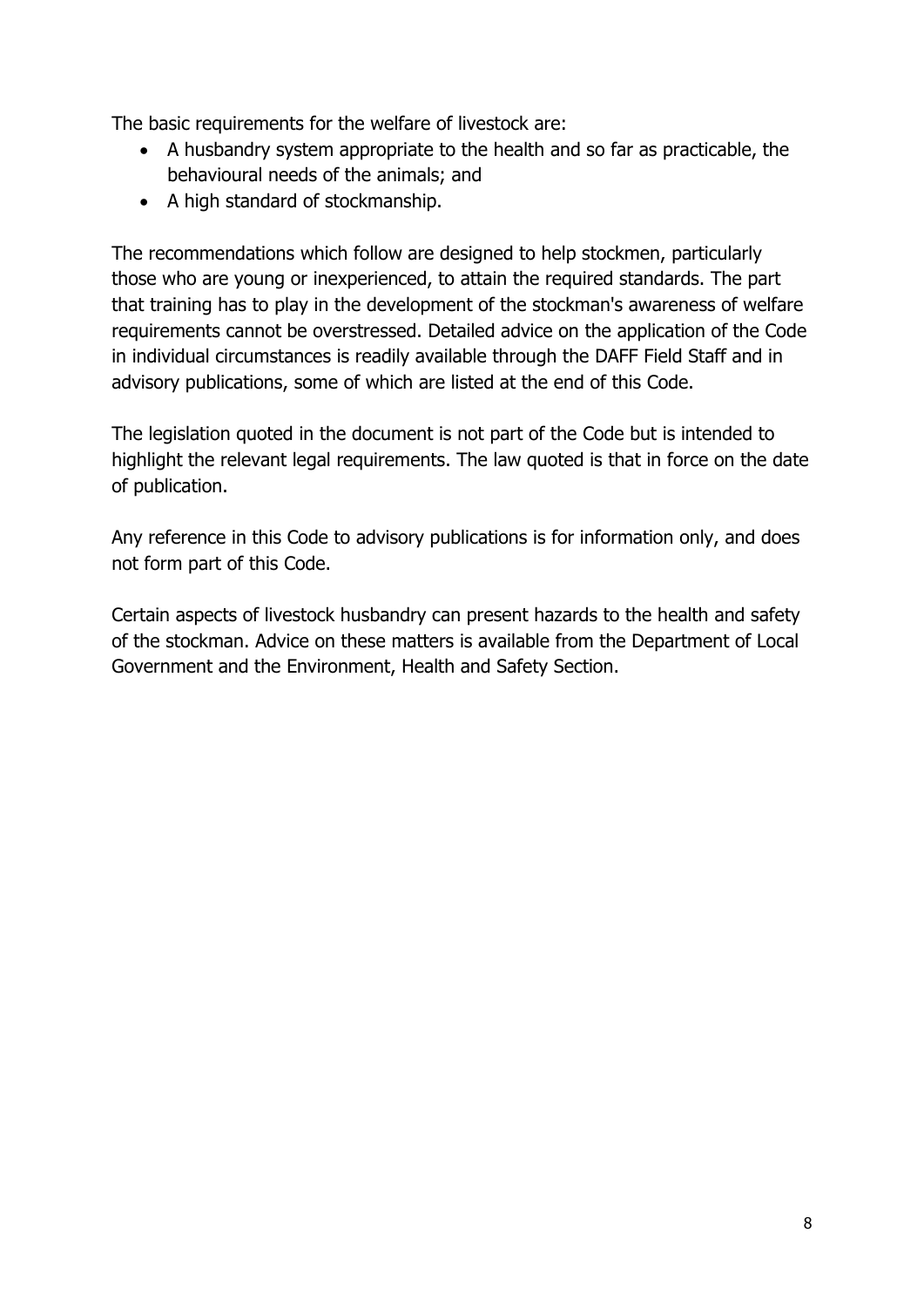## **Section 1 – Recommendations for the Welfare of Cattle**

## **Stockmanship**

### **Introduction**

- 1 This code covers all cattle. 'Cattle' refers to all bovine stock such as cows and oxen. A calf refers to any animal under six months old.
- 2 The code's recommendations apply to cattle under all husbandry systems. Section 1 of the code gives the recommendations that apply to all ages and types of cattle. Section 2 covers those recommendations that apply to specific categories of cattle (such as calves, breeding cattle and dairy). If these recommendations are followed, they will help to protect the stock's welfare. The code's recommendations are not a complete list and they are not meant to replace expert advice, such as from a veterinary surgeon.
- 3 The husbandry system that is used, and the number and stocking rate of cattle kept at any one time, should depend on:
	- The suitability of the farm environment;
	- How many animals the farm can accommodate at one time;
	- The competence of the stock-keeper; and
	- How long the stockmen have to carry out their duties.
- 4 Organic cattle farming is conducted according to additional, legally enforced standards. However, nothing in those standards affects the legal responsibilities of organic farmers regarding positive animal welfare. Any matters which appear to conflict with organic standards should be discussed with your organic certifying body. In addition, you should seek expert advice, such as from a veterinary surgeon.
- 5 In general, the larger the size or the productivity of the herd, the more skill and care is needed to protect welfare. No changes should be made to husbandry, equipment or production until the possible effects on animal welfare have been considered.
- 6 The relevant animal welfare legislation applies to owners as well as to anyone looking after cattle on their behalf, wherever the cattle are located. A written contract can be useful in making sure that everyone involved is clear about their animal welfare responsibilities. However, the obligations imposed by law will still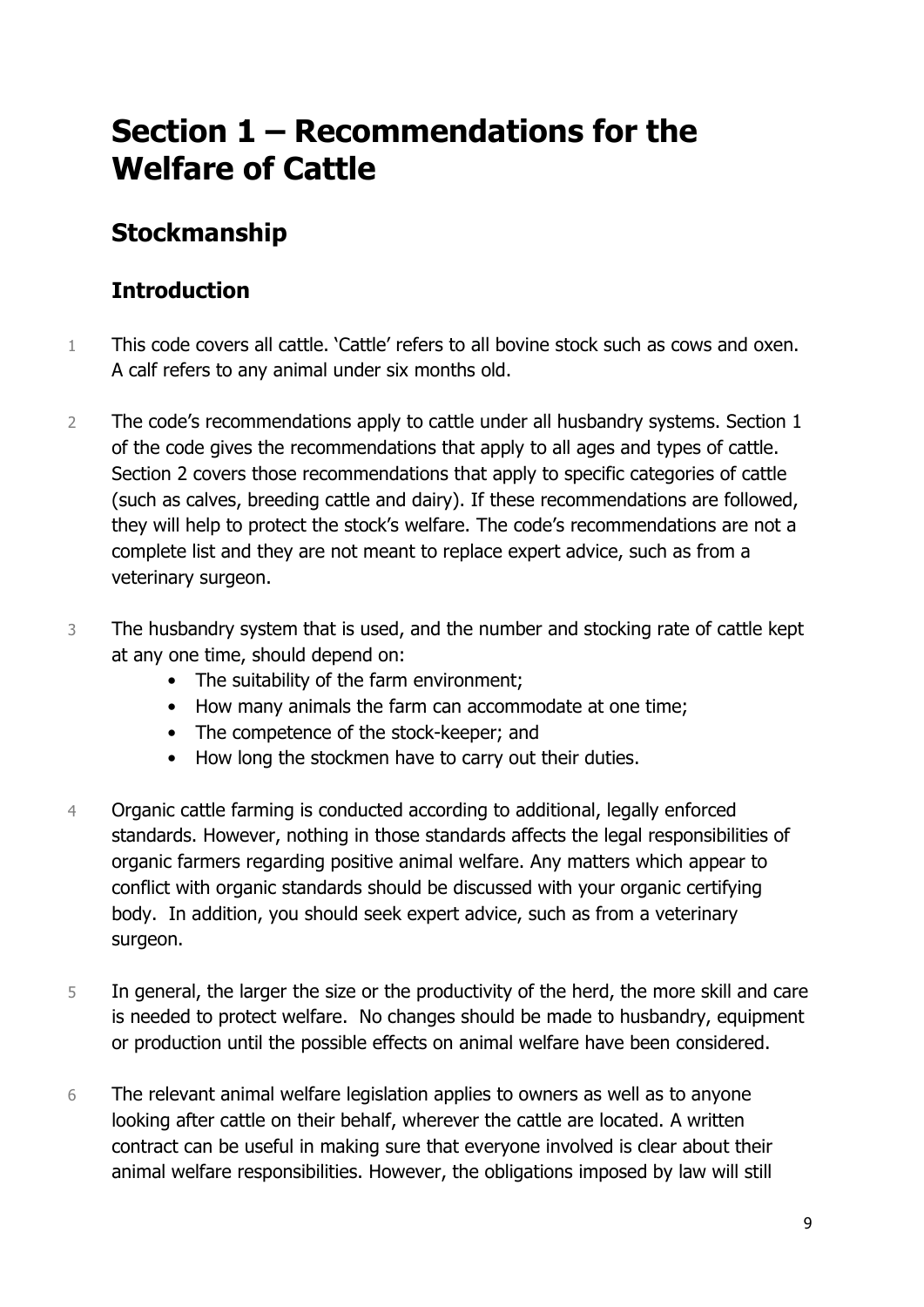apply, whether or not a contract exists. Certain aspects of livestock husbandry can present hazards to the health and safety of the stock-keeper. Advice on such matters is available from the Department of Local Government and the Environment, Health and Safety Section.

#### **General**

- 7 The stock-keeper has the most significant influence on the welfare of cattle. The stock-keeper should draw up a written health and welfare plan with the herd's veterinary surgeon and where necessary, other technical advisors; which should be reviewed and updated each year. This plan should set out health and husbandry activities that cover the whole year's cycle of production, and include strategies to prevent, treat or limit existing disease problems. The plan should include records to enable you to monitor and assess the health and welfare of the herd.
- 8 Those responsible for farm management should make sure that the cattle are cared for by enough well-motivated and competent staff. These staff need to be aware of the welfare needs of cattle and be capable of protecting them from all expected problems before they are given any responsibility. This means that the staff need specific knowledge and skills, which they should develop on farm by working with a skilled stock-keeper who is experienced in the relevant system. Wherever possible, staff should also go on a course run by a suitable training organisation. Ideally, the training should lead to formal recognition of competence. Any contract or casual labour used on the farm in busy periods should be trained and competent in the relevant activity.
- 9 Stock-keepers should be knowledgeable and competent in a wide range of animal health and welfare skills, which should include:
	- Handling skills (see paragraphs 14-17)
	- Ear tagging (see paragraphs 18-21)
	- Preventing and treating certain basic or common cases of lameness (see paragraphs 31-33)
	- Preventing and treating internal and external parasites (see paragraphs 3435)
	- Administrating medicines (see paragraph 36)
	- Providing appropriate care to sick and injured cattle (see paragraphs 3948)
	- Castration (see paragraph 116)
	- Disbudding (see paragraphs 117-119)
	- Removing supernumerary (extra) teats (see paragraph 120); and
	- Milking (see paragraph 143-149)

It is particularly important that stock-keepers are competent in calving assessments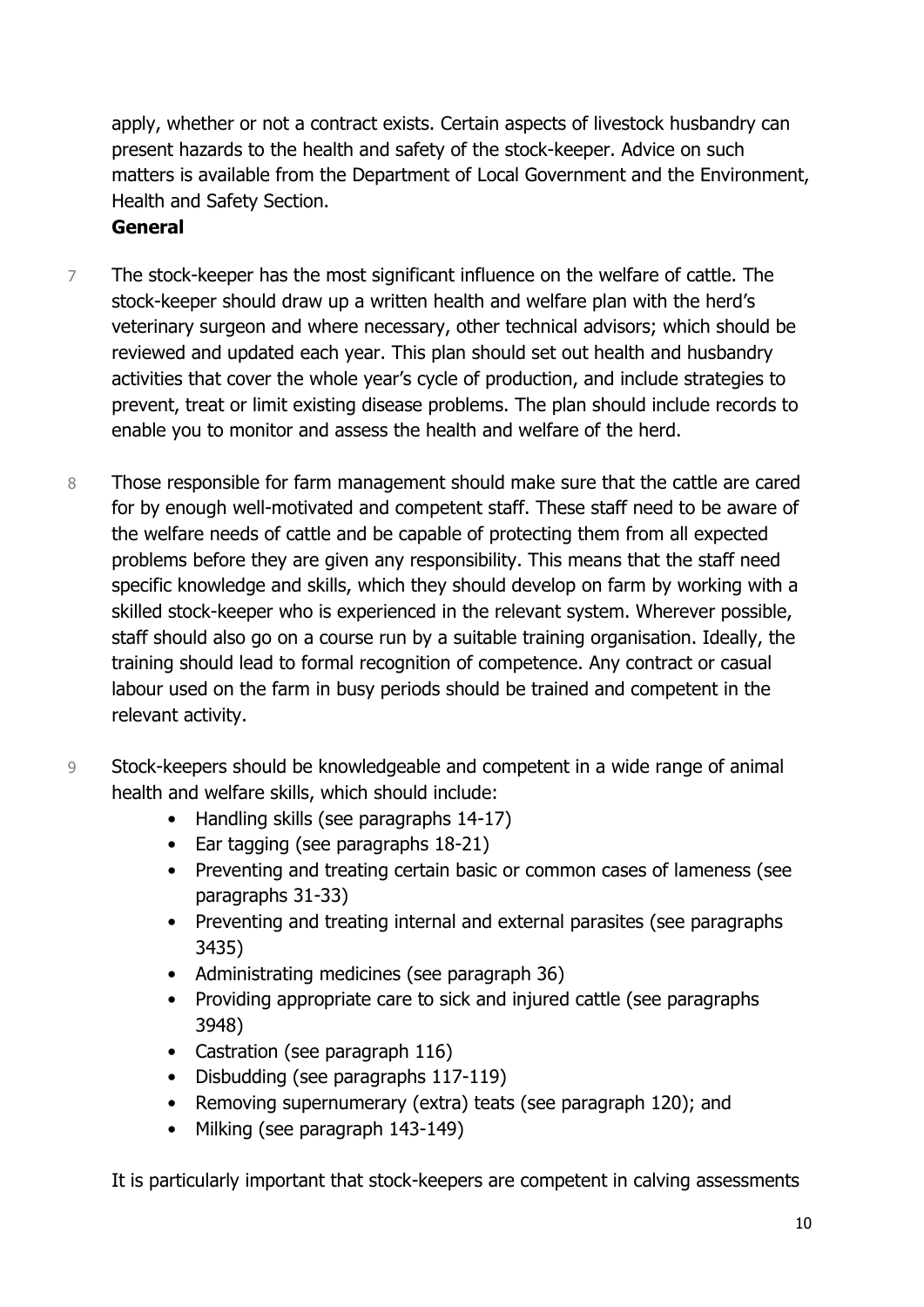and simple deliveries, if this is part of their role. If they are expected to perform specific tasks on-farm, such as foot trimming, then appropriate training should be given. Otherwise, a veterinary surgeon or, for certain tasks, a competent and trained contractor will be required.

- 10 It is important that grazing cattle, especially young stock come into regular contact with a stock-keeper so that they will not be too frightened if they need to be gathered or treated. Careful supervision and handling of the animals will reduce their fear. The stock-keeper needs a back-up plan and equipment available if he needs to catch and restrain an extensively grazed animal that is not so used to human contact (for example, if it needs to be seen by a veterinary surgeon). You should avoid mixing groups of animals, especially where the animals are horned.
- 11 The health and welfare of animals depends on them being regularly inspected. All stock-keepers should be familiar with the normal behaviour of cattle and should watch for any signs of distress or disease. To do this, it is important that stockkeepers have enough time to:
	- Inspect the stock;
	- Check equipment; and
	- Take action to deal with any problem.

There are more detailed inspection rules for calves (paragraphs 99-101).

- 12 The stock-keeper should be aware of the signs of ill-health in cattle, which include:
	- Listlessness
	- Separation from the group
	- Unusual behaviour
	- Loss of body condition
	- Loss of appetite
	- A sudden fall in milk yield
	- Constipation
	- Scouring (diarrhoea)
	- Not cudding
	- Any discharge from the nostrils or eyes
	- Producing more saliva than usual
	- Persistent coughing
	- Rapid or irregular breathing
	- Abnormal resting behaviour
	- Swollen joints
	- Lameness; and
	- Mastitis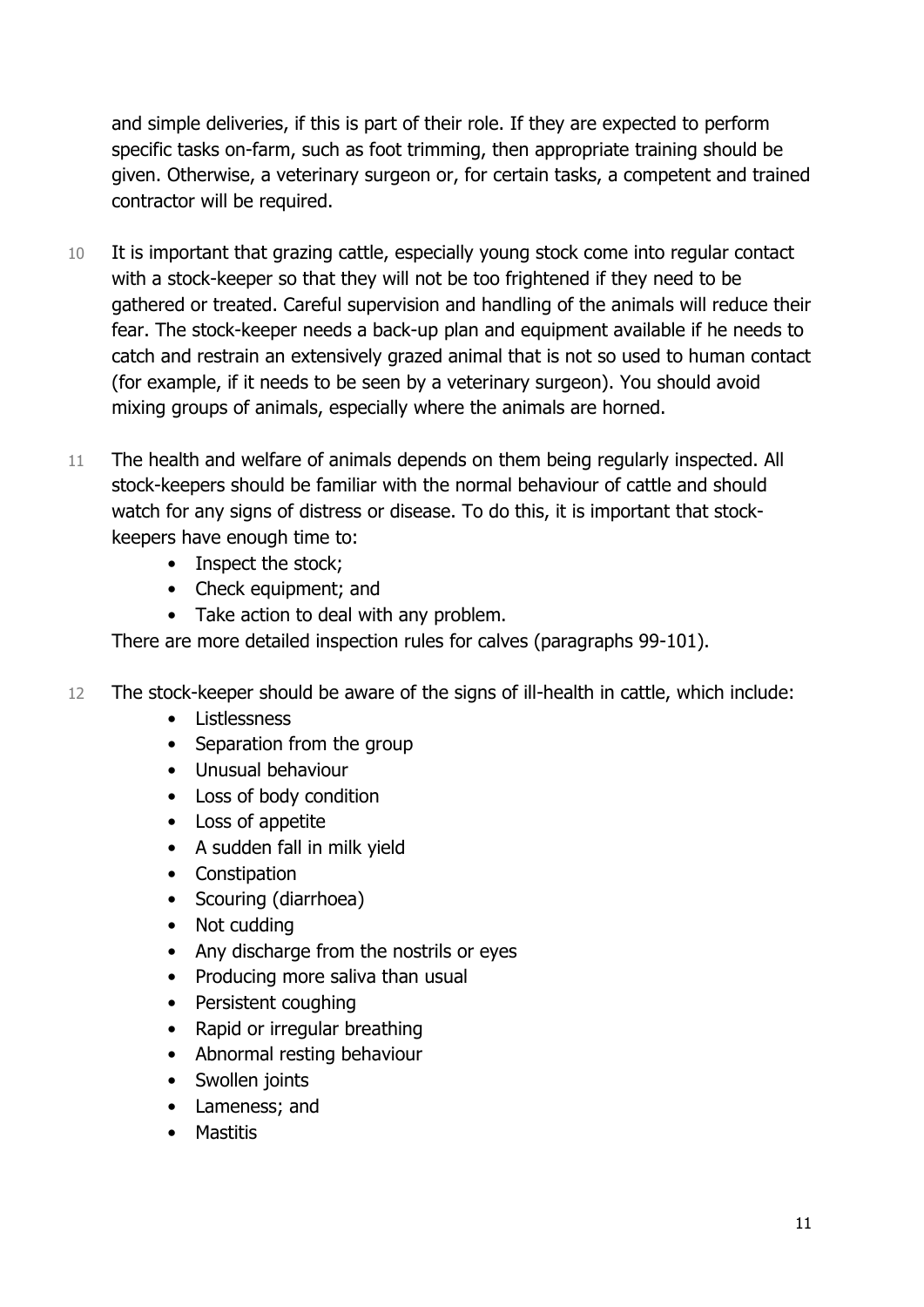- 13 You should be able to anticipate problems or recognise them in their earliest stages. In many cases, you should be able to identify the cause and put matters right immediately. You should always consider the possibility that cattle may be affected by a notifiable disease (see paragraphs 37-38). If the cause is not obvious, or if your immediate action is not effective, a veterinary surgeon or other expert should be called in immediately – failure to do so may cause unnecessary suffering. **Handling**
- 14 Cattle should be moved at their own pace, without being hurried by stock keepers, vehicles or dogs. You should encourage them gently - especially around corners and where it is slippery underfoot. You should avoid using too much noise, excitement or force. You must not put pressure or strike at any particularly sensitive part of the body (such as the head or udder). Anything that you use to guide the animals (such as a stick) should only be used for that purpose and must not have a sharp or pointed end. The use of electric goads on adult cattle should be avoided as far as possible. If goads are used, you should always ensure that there is sufficient space for them to move forward.
- 15 You should regularly assess the type and condition of any track on which cattle are moved and the distance from housing or milking facilities to pasture. Your assessment should include –
	- Gateways;
	- Tracks; and
	- The areas surrounding water troughs,

so that you can take appropriate action to avoid possible injury or lameness.

You should make sure that any concrete floors and walkways have a non-slip surface, which does not cause too much pressure or excessive abrasion on the animals' feet.

16 All stock-keepers should have access to easy-to-use and efficient handling pens (the right size and scale for the type and number of animals in the herd). This is so that you can routinely manage and treat the animals, and make sure that they are quietly and firmly handled. Ideally, these handling pens should protect the animals from extreme weather. You should keep all pens, races (narrow passageways), crushes (restraining gates to assist handling) and floors in good condition and make sure that they are free from any sharp edges or projections which might injure cattle. Where possible races should be gently curved rather than have right-angled bends.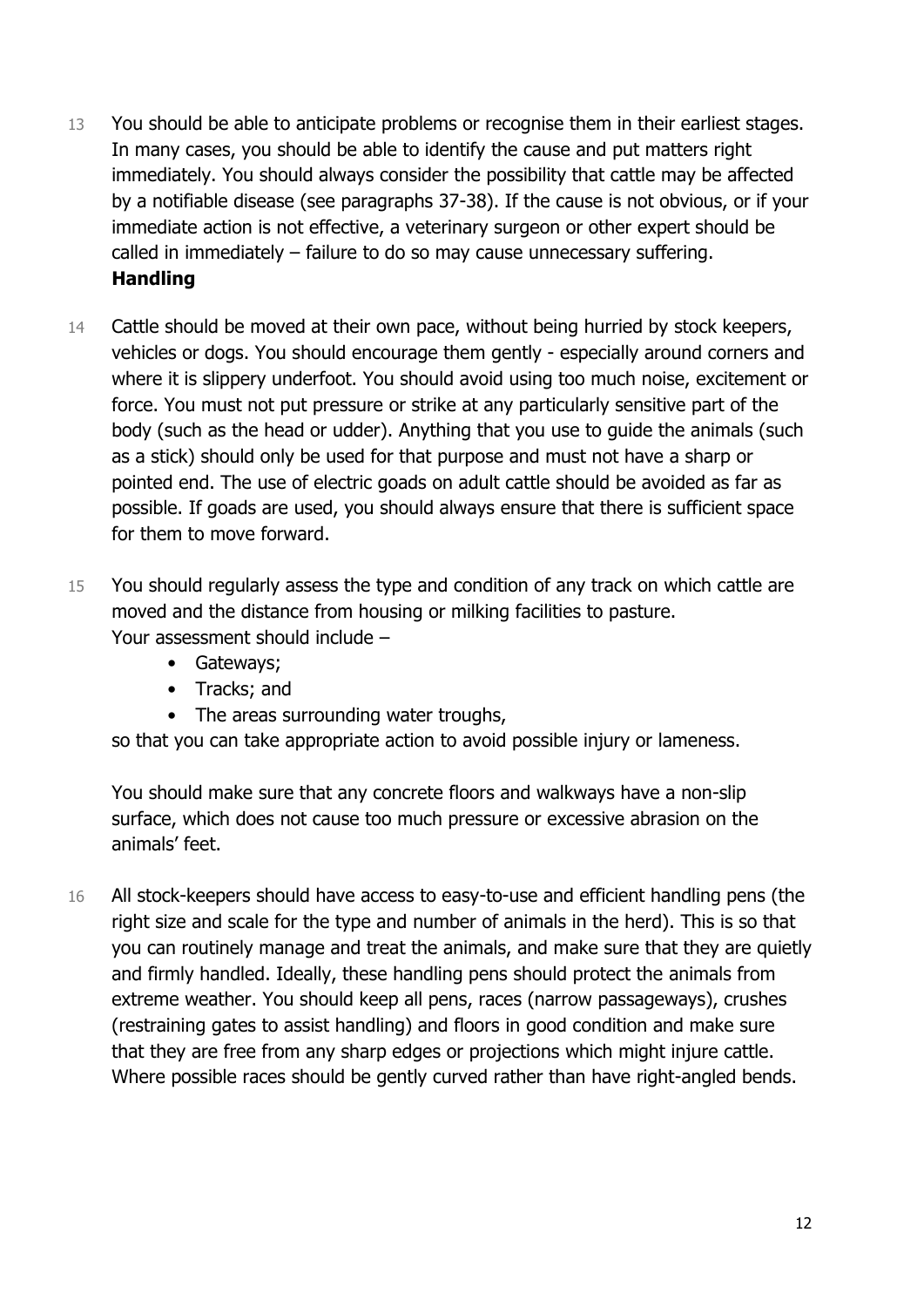#### **Transport off-farm**

- 17 You should have the facilities on-farm to load and unload cattle onto and from a vehicle, with as little stress as possible. Stock-keepers should know how to handle animals during loading and unloading, including –
	- using visual fields (that is, cattle have a wide field of vision but have a blind spot behind them, which you should avoid entering) and flight zones (an imaginary area which if you enter will make the animal want to move away – you can control an animal's movement by understanding the flight zone);
	- Lighting (as cattle prefer to move from the dark into the light); and
	- When and how to use such things as sticks and other implements for guiding.

#### **Marking**

- 18 The law states that all cattle must be permanently identified by an official ear tag in each ear. These ear tags should be fitted by a properly trained and competent operator, so that the animal does not suffer any unnecessary pain or distress – either when the tags are fitted or later. Make sure that you fit the tag correctly by following the manufacturers' instructions and using the correct applicator for the model of tag you are fitting. Always fit the tags under hygienic conditions.
- 19 When fitting any ear tags, you should properly restrain the animals. You should take care to position and insert tags correctly, avoiding main blood vessels and ridges of cartilage. When inserted, the tag should be properly closed to minimise snagging. Remember to leave a suitable gap under the tag and at the edge of the ear to allow for growth (for tags of a closed type). If you are tagging cattle during the fly season (that is, summer), you should take precautions to prevent the animals being irritated by flies.
- 20 If you are marking the cattle with neck bands or chains, and tail bands or leg bands (which you use for herd management identification purposes), you should fit them carefully and adjust them as necessary to avoid causing the animals any unnecessary pain, suffering or injury. If you are using aerosols or paints for temporary marking, make sure you only use non-toxic (safe) substances.
- 21 You can find out more information on cattle identification and cattle movements from the Animal Health Division, Cattle Passport Centre.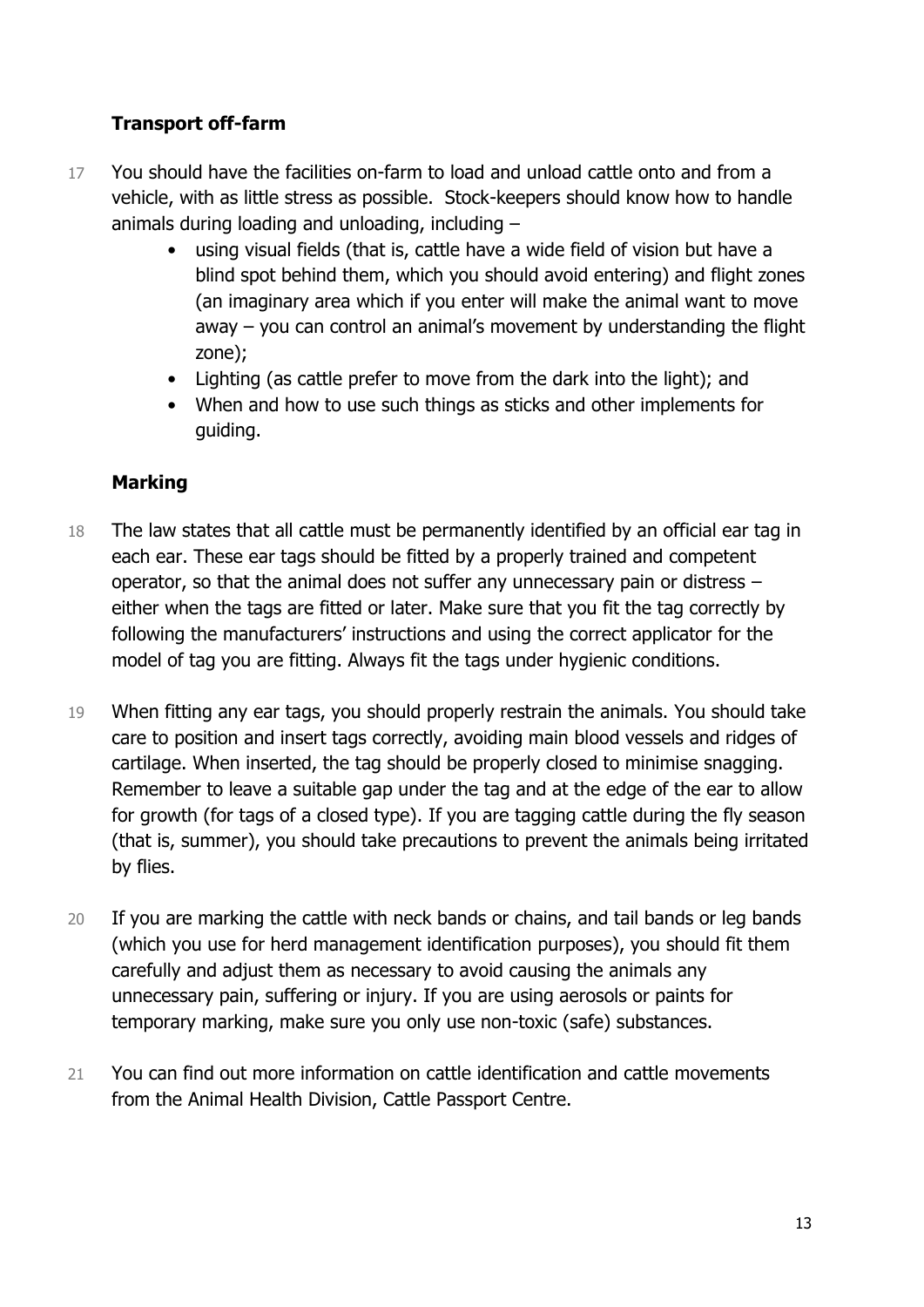#### **Clipping**

22 Anyone who clips cattle should be experienced, competent and trained in clipping techniques. Clipping operators should clean and disinfect their equipment between cattle to reduce the risk of spreading disease. The clippers they use should always be appropriate for the purpose and well maintained.

## **Health**

#### **General**

- 23 Maintenance of good health is the most basic requirement affecting the welfare of cattle. Measures to protect health include good hygiene, good husbandry and effective ventilation. Vaccinations may be appropriate against certain diseases. You should ensure that only authorised veterinary medicinal products, including vaccines, are used.
- 24 The written health and welfare plan (see paragraph 7) should also, as a minimum, look at –
	- Biosecurity arrangements on-farm and in transport;
	- Purchased stock procedures;
	- Any specific disease programmes, such as leptospirosis, Johne's disease, salmonella, BVD and tuberculosis;
	- Vaccination policy and timing;
	- Isolation procedures;
	- External and internal parasite control;
	- Lungworm control;
	- Lameness monitoring and foot care; routine procedures, such as ear tagging;
	- Mastitis control.

The health and welfare plan should make sure that animals get any necessary medical treatment at the correct time and in the correct dose.

25 In geographical areas with known mineral deficiencies and imbalances – and where vitamin or mineral deficiencies are likely – you may need to supplement the animals' diet. Supplementary magnesium should be provided during periods when there is a recognised risk of deficiency, for example, in early spring or at weaning in suckler herds. This aspect should be covered in your health and welfare plan. Equally, too much of a particular vitamin or mineral may cause problems. For example, too much copper can lead to copper poisoning. You need to look carefully at the amount of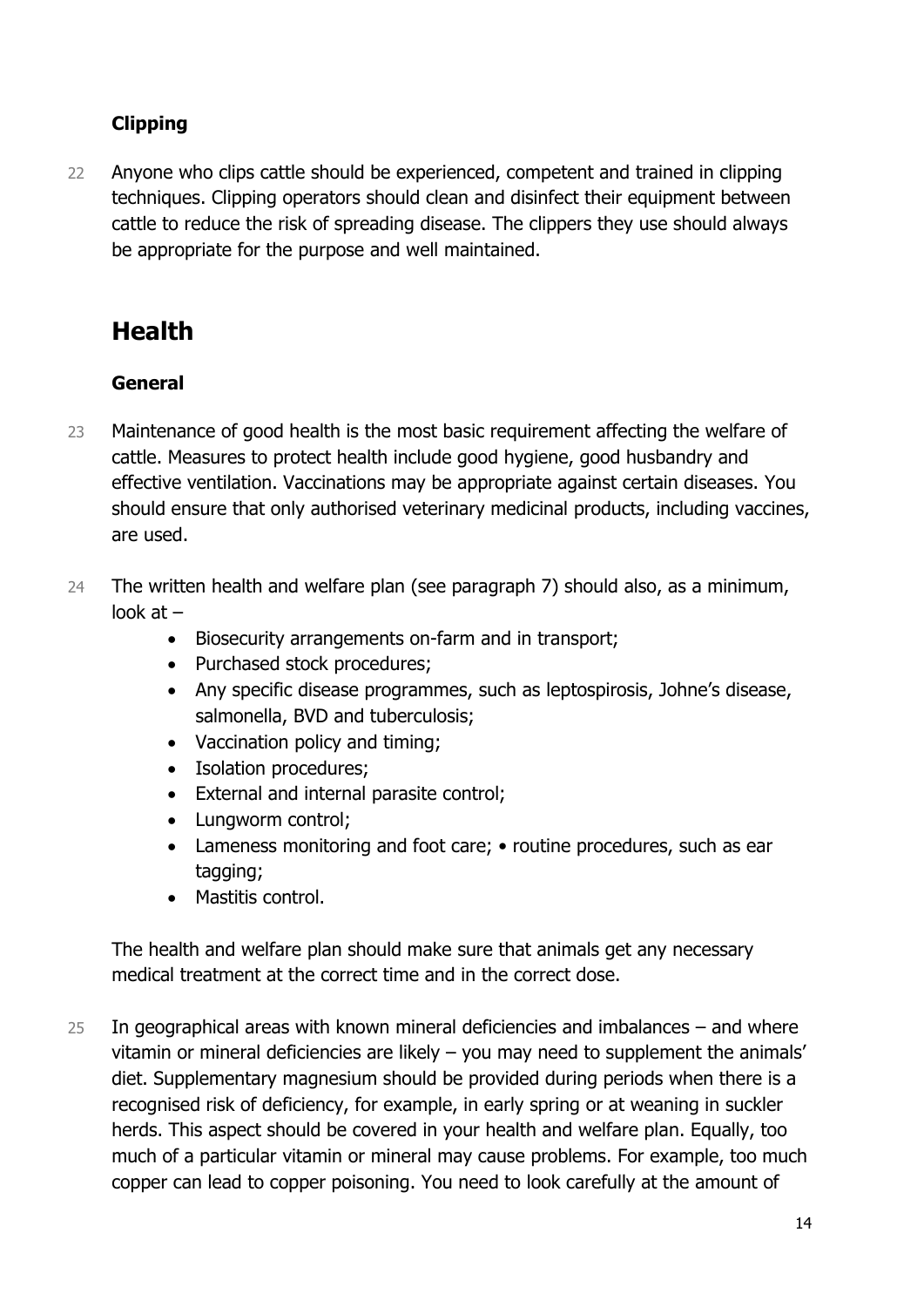copper in the existing diet, prior to the administration of copper orally or by injection.

26 If your herd has a serious problem with summer mastitis, you need advice from a veterinary surgeon about introducing a suitable control programme.

Controls for summer mastitis may include –

- Dry cow therapy;
- Teat sealants;
- Controlling flies (particularly from July to September) by using ear tags impregnated with insecticide or pour-on/spray insecticides; and
- Where possible, avoiding high-risk pastures (such as areas close to hedges and slow moving water which attract flies) (see paragraph 142).

#### **Condition scoring**

- 27 Body-condition scoring can contribute greatly to good husbandry and help to avoid costly welfare problems. Condition scoring is an easy technique to learn. Basically, it means that you can quickly assess the body reserves (that is, fat) of individual animals. The technique will be of benefit if you use it as a routine management tool to check that cattle are in the target condition for each stage of the production cycle. This will be particularly useful at  $-$ 
	- Drying off or weaning;
	- Calving;
	- Peak yield; and
	- Early lactation.

You should adjust feeding as necessary for animals that are too fat or too thin. You will find more information in the Defra booklets, 'Condition scoring of dairy cows' and 'Condition scoring of beef suckler cows and heifers' (see the Appendix).

#### **Biosecurity**

28 Biosecurity means reducing the risk of disease occurring or spreading to other animals.

Good biosecurity can be obtained through –

- Good management/husbandry;
- Good hygiene;
- Reducing stress on the herd:
- Effective disease control systems such as vaccination and worming programmes.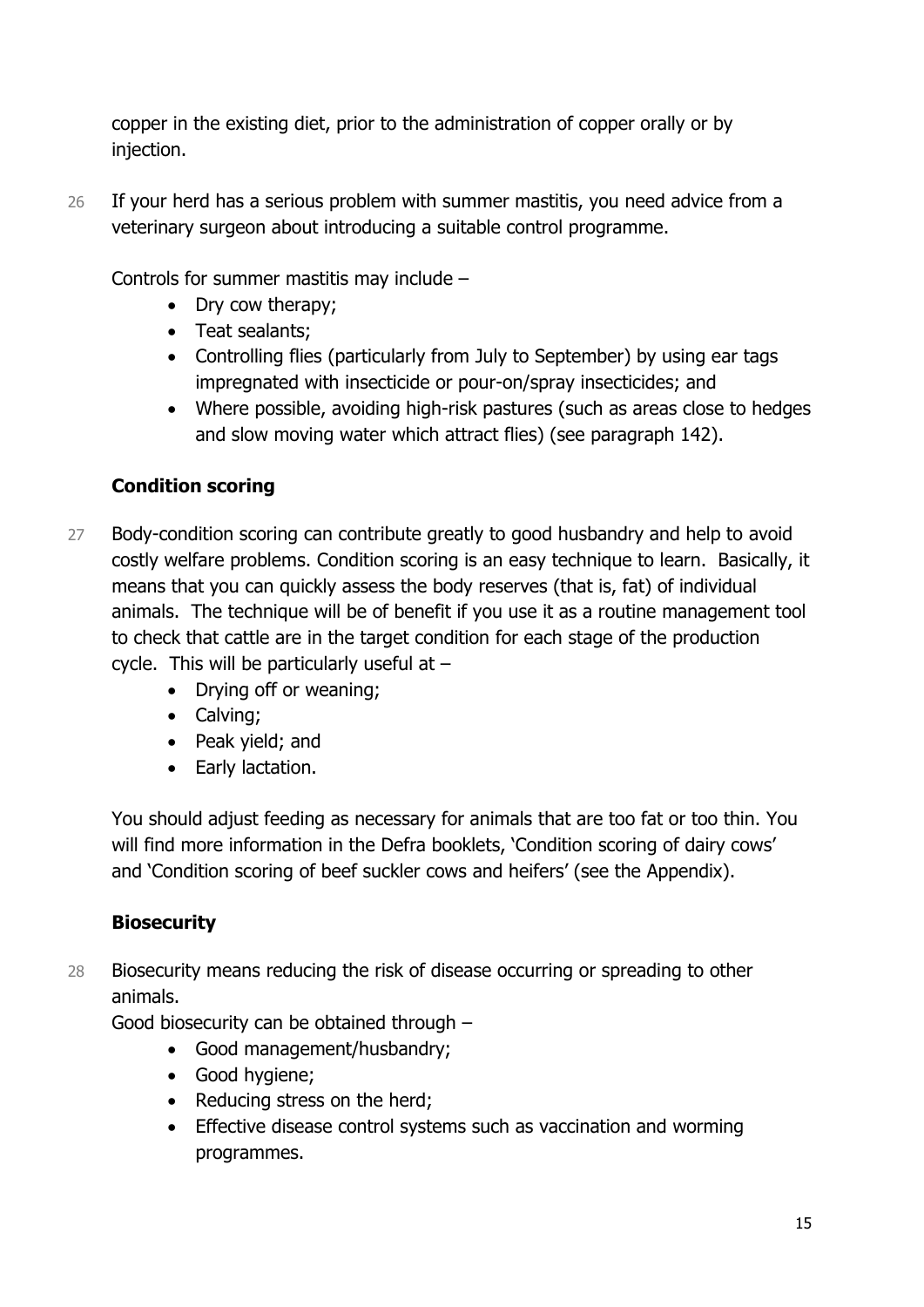Biosecurity results in –

- Farm units being more secure from the introduction of new infectious diseases; and
- The spread of any diseases on the unit itself being kept to a minimum.
- 29 If you are careful when you move livestock onto a farm, and within the farm (particularly if the farm is on more than one site), this can greatly reduce the chance of a major outbreak of disease. For example, any cattle should only be transported in vehicles that have been properly cleansed and disinfected. You should ask the vendor to provide you with information on the health of the herd, such as routine vaccination and worming procedures, so that their suitability for your herd can be assessed and, where necessary, appropriate treatments and vaccinations administered.
- 30 You should have isolation facilities so that you can isolate and observe/test new animals for a suitable period when they arrive, before they join the rest of the herd. Hired bulls should only be used when no alternative is available. The potential disease status of the hired bull should be carefully considered prior to its introduction. Get advice from your veterinary surgeon. You can find more information in the Defra publication, 'Better biosecurity provides peace of mind, healthy stock and a more viable business' (see the Appendix).

#### **Lameness**

- 31 Lameness in any animal is usually a sign that they are in pain. Lameness in cattle is a sign of ill-health and discomfort. It clearly affects animals' welfare, as well as their performance and production. For this reason, very lame cows should be taken off concrete and housed in a suitably bedded pen. If a significant percentage of your cattle has severe lameness, this can be a sign of poor overall welfare standards within the herd. You can find more information in Defra's booklets, 'Lameness in dairy cattle' and 'Lameness in beef cattle and dairy followers' (see the Appendix).
- 32 If lame cows do not respond to treatment, you need to call a veterinary surgeon immediately. Lameness can have a number of causes. This is why you need the veterinary surgeon's early and accurate diagnosis of the specific type of lameness affecting the herd before you can identify the likely causes and take the appropriate action.
- 33 If a lame animal does not respond to the veterinary surgeon's treatment, you should have it culled rather than leave it to suffer. If you cannot transport lame animals without causing them more pain, you should slaughter them on the farm (see paragraph 47). Also, you must not transport any cattle off-farm that cannot stand up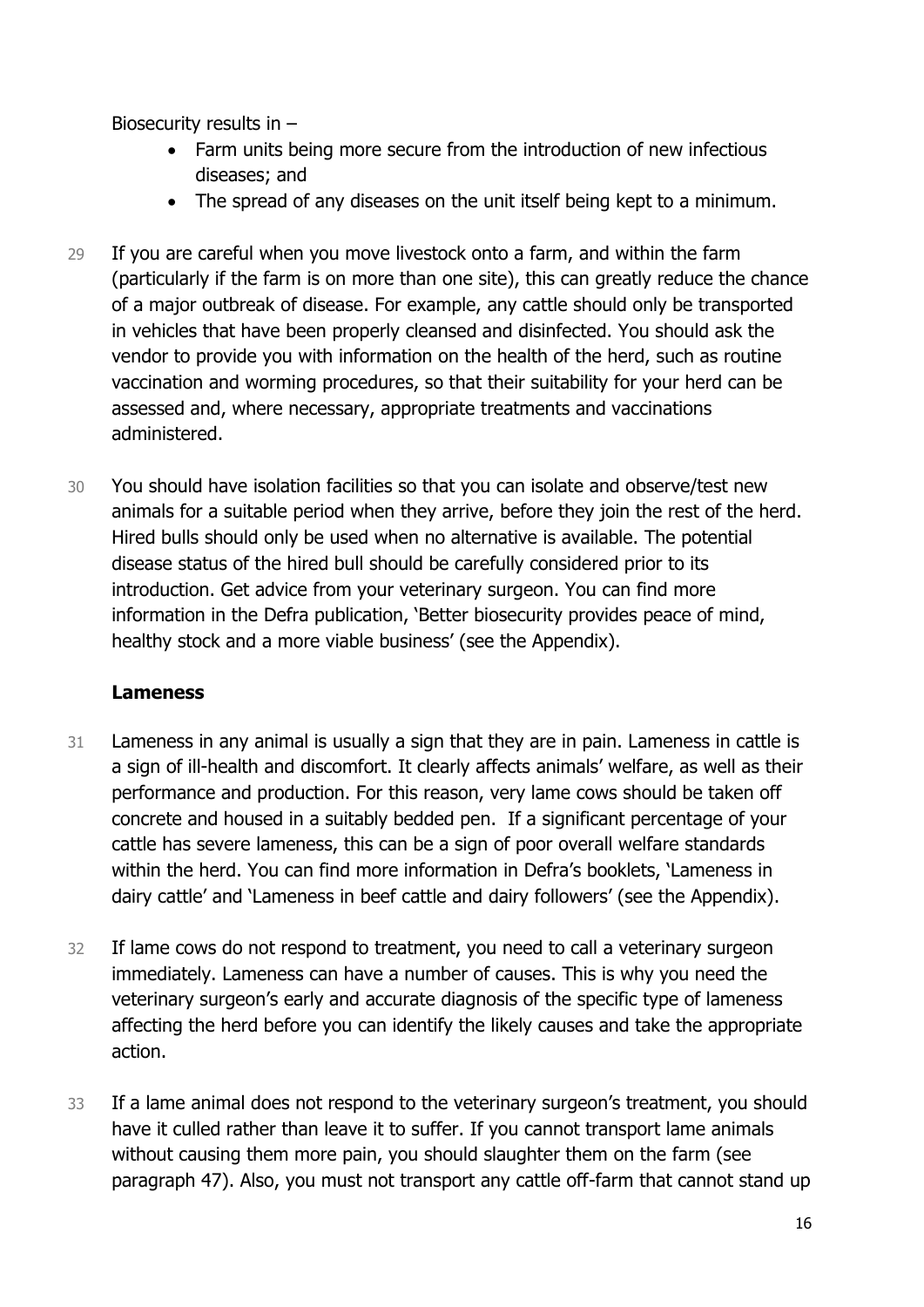unaided or cannot bear their weight on all four legs when standing or walking. You should not take any cattle that can bear weight on all four feet but are slightly lame to market or anywhere else if it is likely to aggravate the injury, however slightly.

#### **External parasites**

34 You should control diseases caused by external parasites – especially where the animal's skin is irritated and it is rubbing the area – with the appropriate parasiticides. You should treat your animals for parasites with your veterinary surgeon's advice and ensure that control and treatment regimes form part of your herd health and welfare plan.

#### **Internal parasites**

35 You should control internal parasites by planning the grazing rotation and by using effective medicinal products (to control roundworm and fluke) or vaccines (to prevent lungworms). As part of the herd health and welfare plan you should ensure that treatment is based on the life cycle of the particular parasites you are tackling. You should treat your animals for parasites with your veterinary surgeon's advice. Organic producers, in particular, should seek veterinary advice on this aspect of their health and welfare plan.

#### **Dosing and vaccination equipment**

36 You should make sure that all the equipment you use for dosing, vaccinating and treating the animals is in good working order. Ideally, use equipment from your own farm. If you have to borrow it, make sure it is cleaned and disinfected before use on your farm. You must clean and sterilise any equipment you use for injections, to avoid infections and abscesses. Syringes and needles must be sterilised for each animal; ideally, you should use disposable needles. The size of a dosing-gun nozzle should be suitable for the animal's age. You must dispose of any dangerous objects (such as needles) safely. Products must be administered according to manufacturer's instructions and you should be trained to give treatments – such as injections or boluses by mouth – as the animals could be injured by poor administration of treatments.

#### **Notifiable diseases**

37 If you suspect that any animal is suffering from a notifiable disease, you have a legal duty to notify the Chief Veterinary Officer as soon as possible.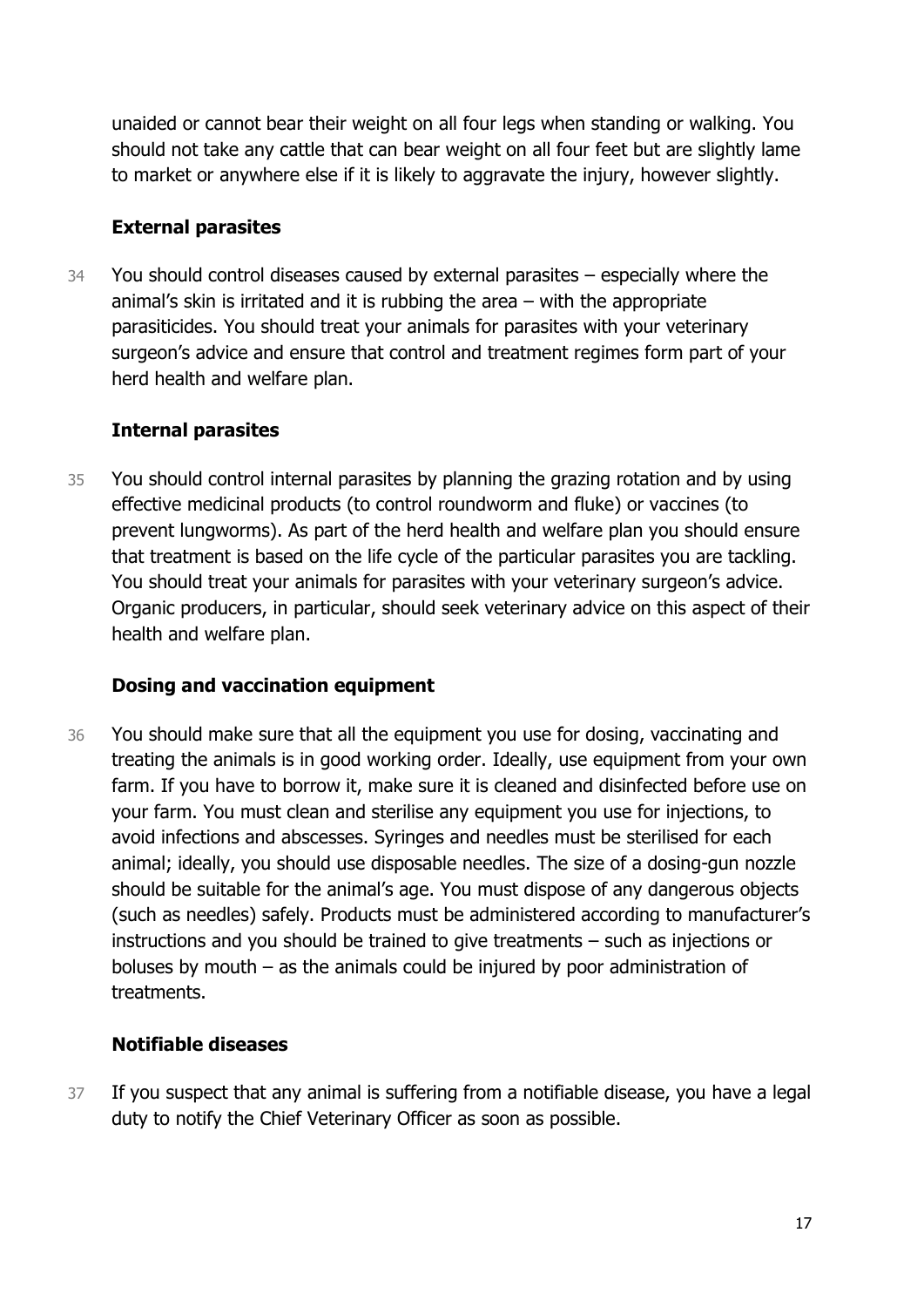- 38 The following are the main notifiable diseases which affect cattle
	- Anthrax
	- Aujesky's disease
	- Bluetonque
	- Bovine spongiform encephalopathy (BSE)
	- Brucella abortus (Brucellosis)
	- Enzootic bovine leukosis
	- Foot-and-mouth disease
	- Lumpy-skin disease
	- Pleuropneumonia
	- Rabies
	- Rift-valley fever
	- Rinderpest
	- Tuberculosis
	- Vesicular stomatitis
	- Warble fly

For more information on these diseases contact your veterinary surgeon or the Animal Health Division.

#### **Sick and injured animals**

- 39 You should take action immediately if any cattle are injured or appear ill or distressed. It is important to exclude the possibility of notifiable diseases. If you are in any doubt about the ill-health or the most effective treatment, consult your veterinary surgeon without delay. Likewise, if an animal you have treated does not respond to treatment, seek your veterinary surgeon's advice.
- 40 When necessary, you should have a procedure for isolating and caring for sick or injured animals. Hospital pens should be an essential component of any cattle unit and they should have an entrance that is wide enough for an animal to be easily herded into the pen. When moving sick or injured cattle to the hospital pens, you should ensure that unnecessary suffering does not occur. These pens should be easily reached so that you can regularly check on the animal. You should make sure that drinking water is freely available in the pens, and that there are feeding facilities. The possibility of spillage should be minimised by using an appropriate receptacle and positioning it carefully, so as not to wet the lying area and deprive the animal of feed or water. Ideally, you should also be able to milk any cows in them, if you need to.
- 41 If an unfit animal does not respond to treatment, it should be humanely killed onfarm (culled). You should cull any animals suffering from an incurable condition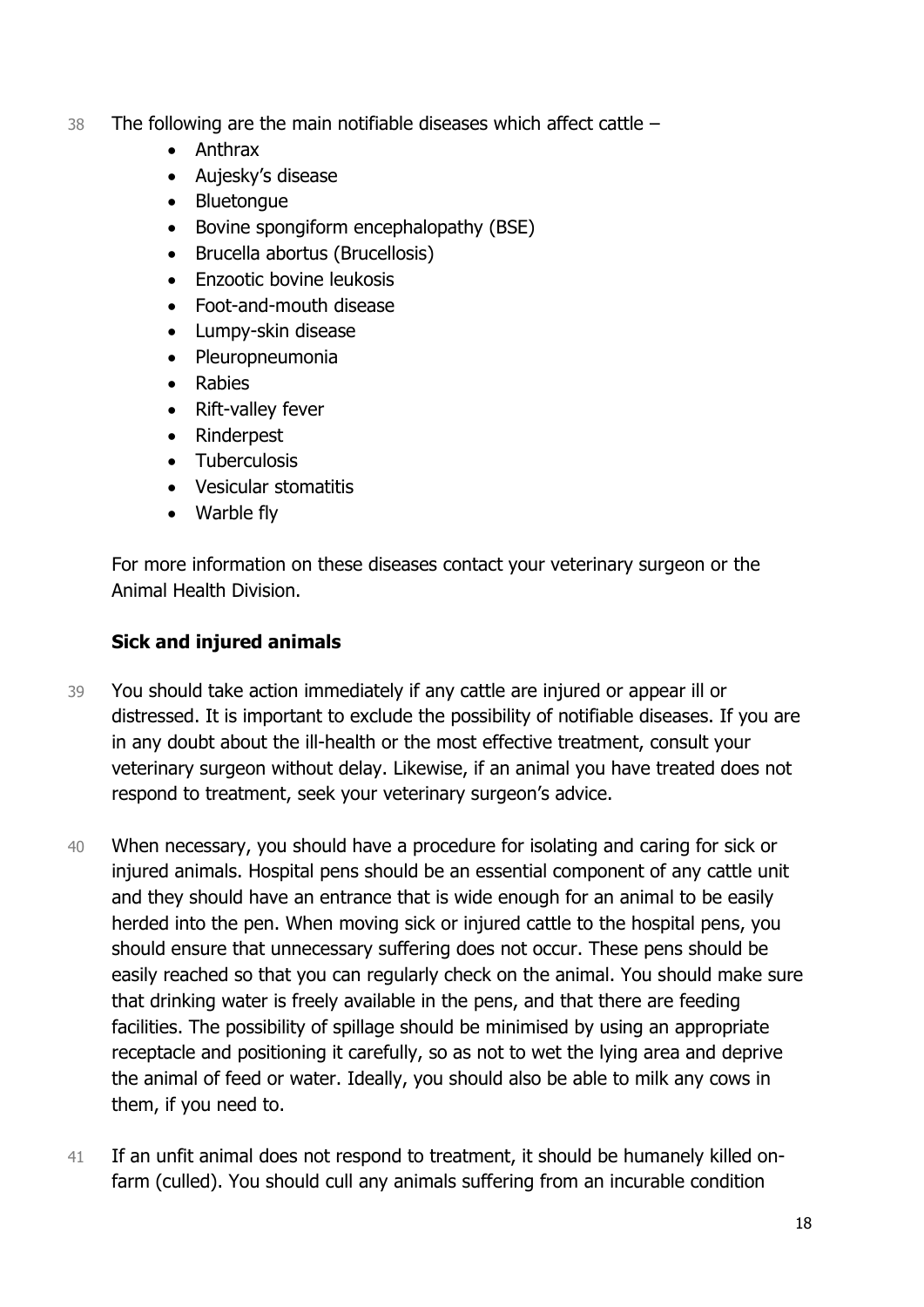(such as mucosal disease or Johne's disease), poisoning or untreatable painful conditions, as soon as possible after diagnosis.

#### **Downer animals**

- 42 When an animal is unable to rise  $-$  a 'downer animal'  $-$  the prospect for recovery of the animal can be greatly increased by providing quality care in the initial period of recumbency. The animal should be provided with a comfortable dry lying area and given food and water. Treatment should include frequent turning to ensure that the animal is not continuously resting on one side or leg, which could lead to irreversible muscle damage.
- 43 When an animal becomes recumbent, it is important to identify the likely cause. Where there is a history of trauma, for example, falling or slipping, a veterinary surgeon should assess the extent of any injury. Where the prognosis for recovery is poor, early intervention, by humanely destroying the animal on farm, should not be delayed.
- 44 Where the history indicates a medical origin for the recumbency, such as milk fever or toxic mastitis, appropriate treatment should be given in accordance with veterinary advice. Where a 'downer animal' has not responded to treatment, it should be assessed by a veterinary surgeon. Attempts to lift 'downer animals' should not be made prior to an assessment by a veterinary surgeon, to ensure that the procedure will not result in additional suffering for the animal (an offence under The Cruelty to Animals Act 1997).
- 45 You must not transport an unfit animal. However, you may transport any animal under veterinary direction for the purpose of taking it to a veterinary surgeon for treatment or diagnosis.
- 46 In an emergency, you may have to slaughter an animal immediately to prevent its suffering. In such cases, you should destroy the animal humanely and, where possible, it should be done by someone who is suitably trained and competent both in slaughter methods and use of the equipment. Under these emergency circumstances, a slaughter licence is not required.
- 47 If you have to slaughter animals on-farm in a non-emergency situation, you must do so using a permitted method which is in line with current welfare at slaughter legislation.
- 48 After slaughter, you must dispose of the carcase by a suitable method. At present, burial or burning is only permitted in very limited circumstances. If you plan to bury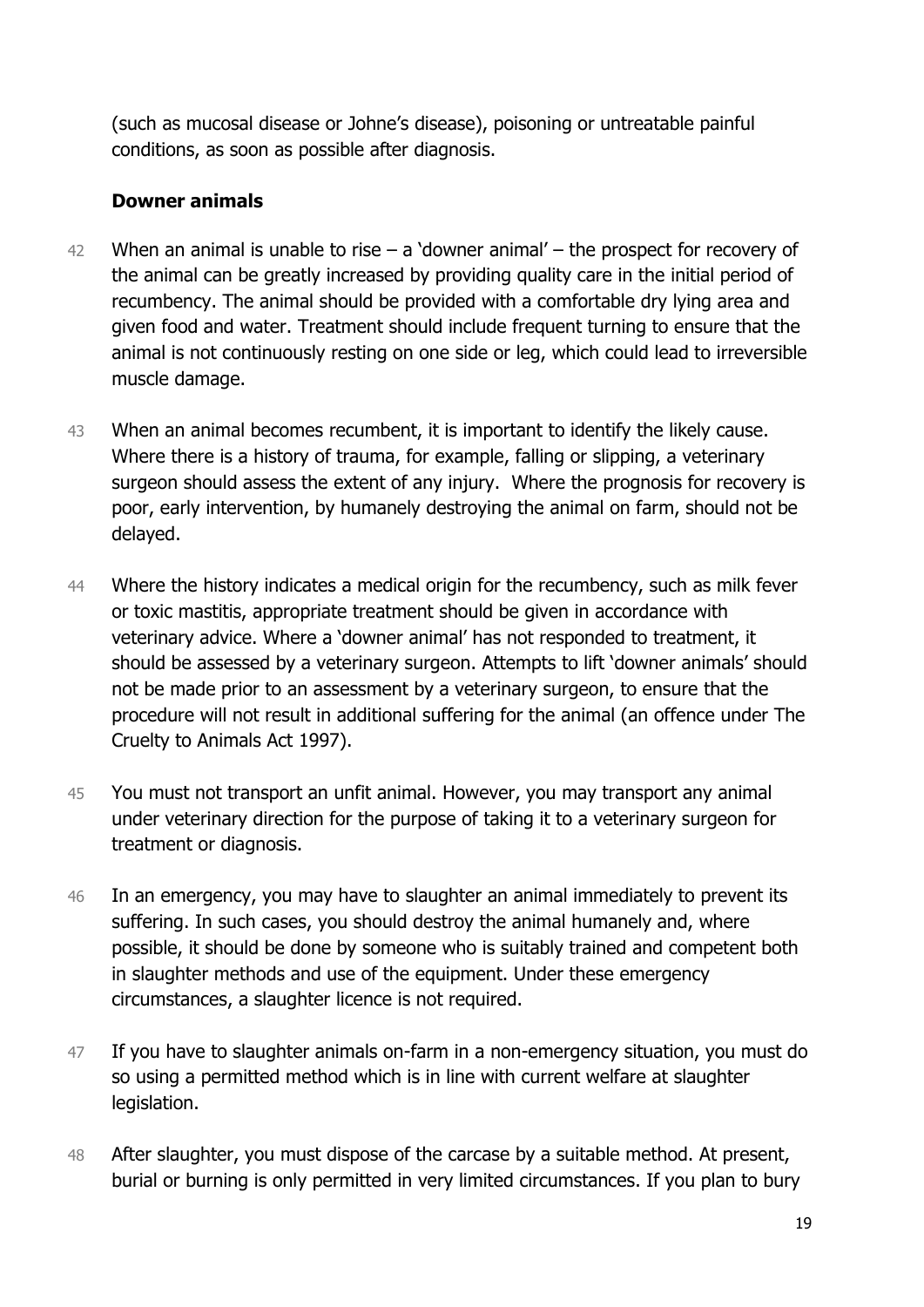the carcase on-farm, you should first check that the Department of Local Government and the Environment allows this.

#### **Record Keeping**

49 You must only buy and use authorised animal medicines. You should keep full records of all the medicine you buy, including where you bought it.

Also, you must keep records for at least three years of –

- The date you treated the animals;
- How much medicine you used; and
- Which animal or group of animals you treated.

You will find more information in the Code of Practice on responsible use of animal medicines on the farm (see the Appendix).

50 In terms of individual animal management, you may find it useful, as part of the health and welfare plan, to note specific cases of mastitis, lameness and disorders, such as milk fever, and where appropriate, the relevant treatment given.

## **Feed, Water and other substances**

- 51 All cattle need a balanced daily diet to maintain full health and energy. You should monitor how much forage is available and when there is no longer enough for the animals' needs, you should supplement it with other suitable feeds. You should regularly check the weight and type of supplementary feeds offered, to make sure they are well balanced. You should plan any changes in the diet and introduce them gradually.
- 52 Sufficient roughage must be available in all diets to reduce the risk of inducing bloat or laminitis. In intensive barley beef systems, long roughage, such as straw, should be made available ad lib. Where total mixed rations are used, you should seek specialist advice.
- 53 Animals that have been isolated for treatment must have plenty of water available. Unless a veterinary surgeon tells you otherwise, you must give the animal its normal feed.
- 54 There should be enough water available for at least 10% of housed cattle to drink at any one time. Water troughs - especially those in loose housing or cubicle units should be designed and placed where –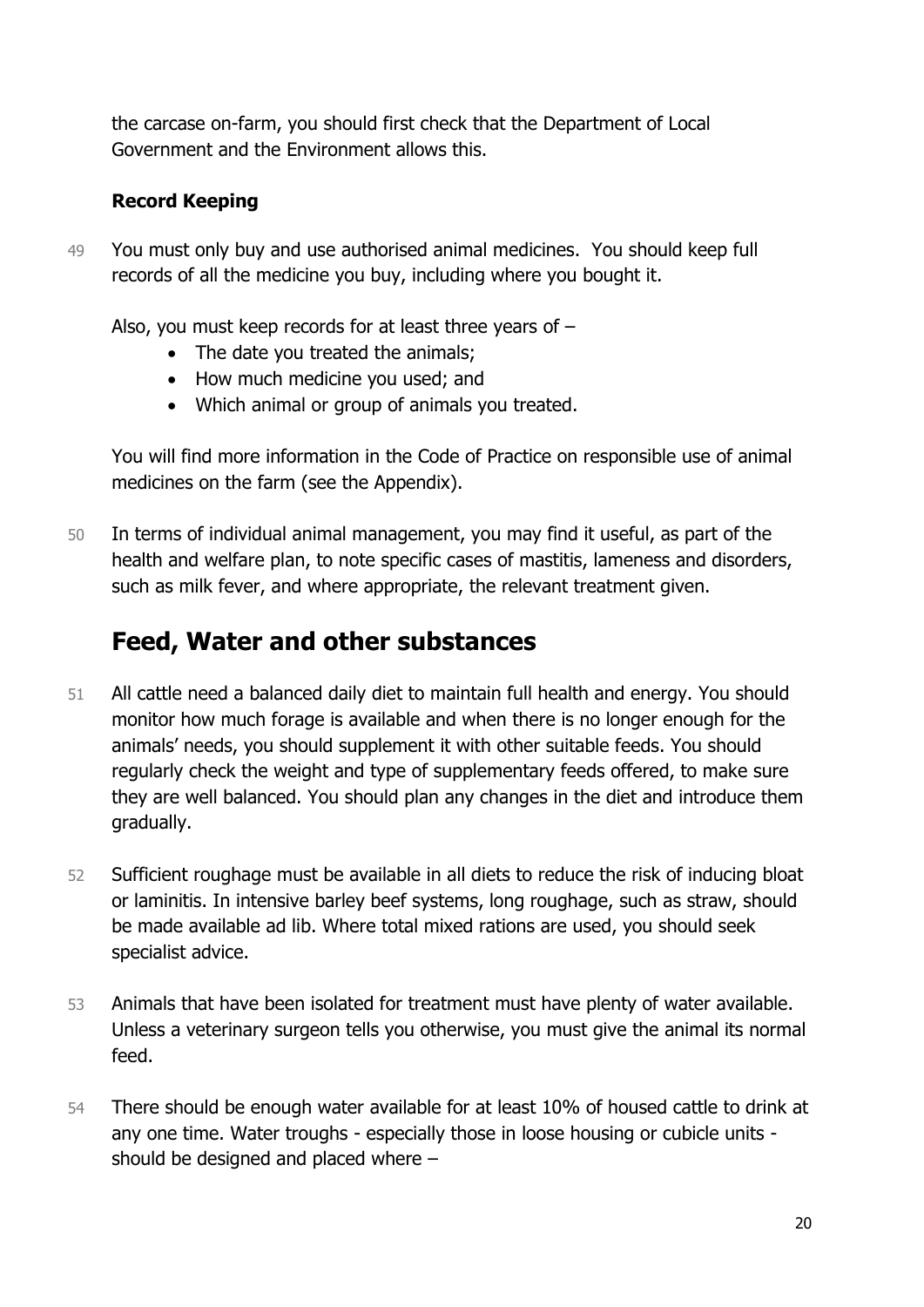- They are protected from fouling; and
- There is a low risk of the water freezing in cold weather.
- Where there is sufficient space and easy access for all stock and deadends are avoided.

You should keep water troughs or bowls thoroughly clean and check them at least once a day to make sure they are not blocked or damaged, and the water is flowing freely. Checking for blockages is equally important where drinking nipples are used. Provision must be made for providing emergency supplies of water.

55 For grazing cattle, you need the appropriate number of water troughs (large enough and of the right design) or some other source of drinkable water (such as a bowser, or water tanker) that the animals can readily use wherever they are grazing. These areas should allow easy access, be smooth underfoot and not prone to waterlogging.

## **Accommodation**

56 The more you limit the space that cattle have in the housing system you provide, the less choice the animal has to avoid unfavourable conditions.

Housed cattle need constant care and attention from staff that are well trained in the nutritional and environmental needs of cattle.

- 57 No matter how long you house the animals, their accommodation should give them shelter and enough room to move around and interact with each other. The accommodation should provide enough space for a subordinate animal to move away from a dominant one. It is important to provide as comfortable an area as possible, so that the animals can lie down for as long as they want and have enough space to stand up again. The floor should not slope too steeply – no more than about 10% – as steeper slopes can cause leg problems, slipping and falling.
- 58 You should keep all concrete yards and passageways in good condition. They should not be too rough as this can graze or even cut the soles of the animals' feet. On the other hand, the yards and passageways must not be worn smooth, as the animals are then likely to slip and possibly cause leg and other damage. You should not let slurry build up on concrete floors and passageways, as this will also make the floor slippery.
- 59 Where slatted floors are used, you should pay particular attention to the type of slats, to avoid slipperiness. The gaps between the slats should not be wide enough to cause foot injuries (for example, when claws get trapped). You should only use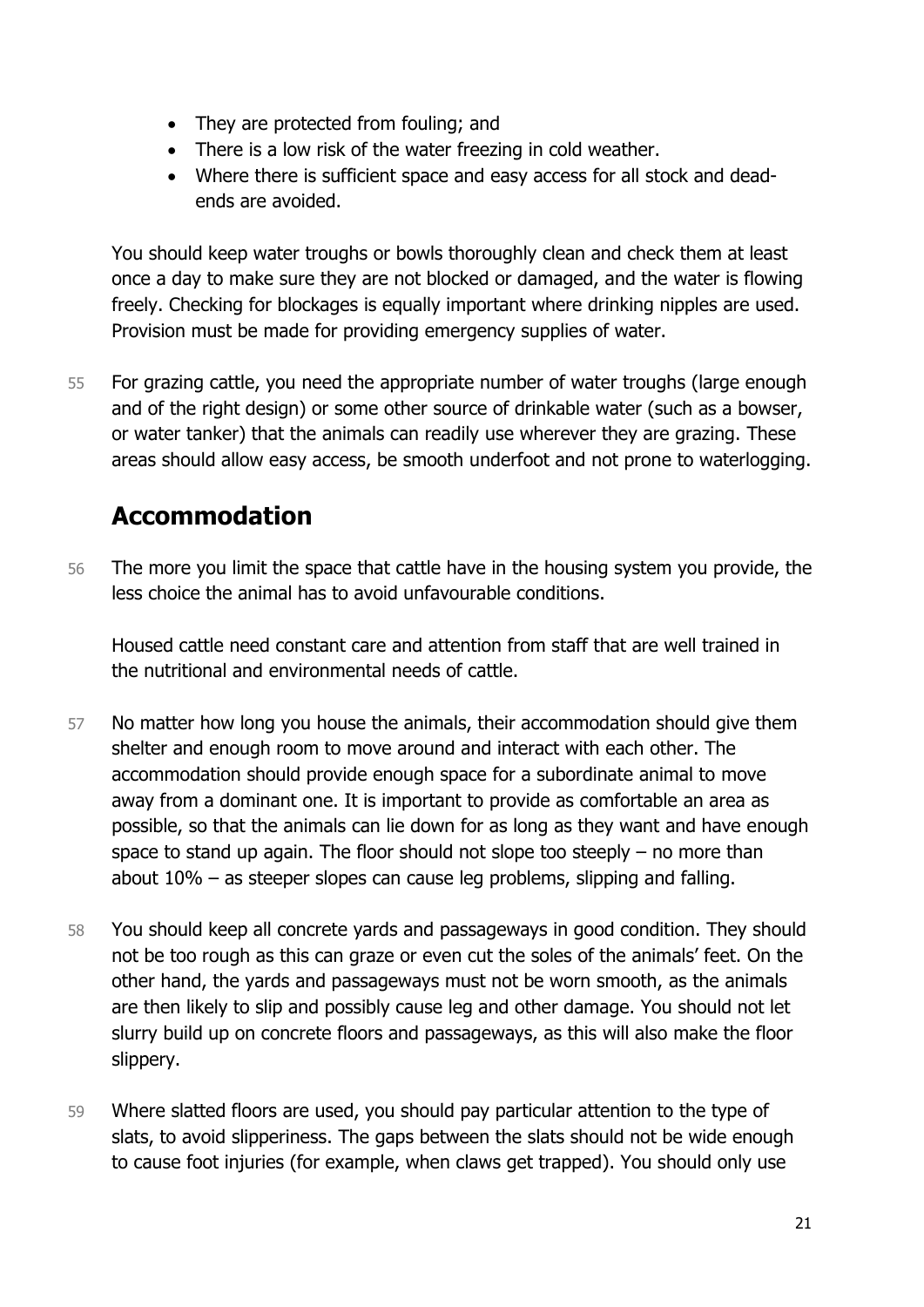slatted pens for the size of animals that they were designed for.

- 60 You should not use fully-slatted concrete floors for breeding cows or replacement heifers. Where there are slats, part of the accommodation should be a solid-floor area with straw or some other suitable bedding material, so that the animals will be comfortable and less likely to injure themselves – particularly their udders.
- 61 You should keep bulls reared for slaughter in small groups, ideally no more than 20 animals in each. You should not normally add bulls to groups already formed, and neither should you add one group to another to send to slaughter. You should keep groups of bulls at a safe distance from female cattle.

#### **Straw yards**

- 62 Ideally, for dairy herds you should completely clean out straw yards every four to six weeks. This is so that the cows do not get too dirty and to reduce the risk of mastitis from bacteria in the bedding (that is, environmental mastitis). If you use straw yards, you should top them up with clean, dry straw at least every day. In the case of suckler herds, the frequency of cleaning out and topping up can be reduced. You should make sure that there is enough clean and dry straw available for as long as the animals are housed. Where possible, you should store this straw under cover to keep it dry.
- 63 There should be enough space for all the animals to lie in comfort at the same time, and to stand up and move freely. Where feed and water troughs are accessible from the bedded area, measures should be put in place to reduce fouling. Where feed and water troughs are provided in the adjacent loafing area, the access areas should be sufficiently wide to permit free movement of animals and prevent routes becoming wet, fouled and slippery. Where a loafing area is used it should, ideally, be partly covered. You will need to control the build-up of slurry in passageways and loafing areas by scraping at least twice a day.
- 64 Where appropriate, you should take cows that are bulling away from the main group temporarily, so that the risk of teat injuries is reduced and the straw yard will not be churned up. Churned-up straw can dirty the cows and may lead to mastitis.

#### **Cubicles**

65 If you are installing cubicles or adapting your existing facilities, you should get specialist advice. You need to consider the size, shape and weight of the animals when you design the cubicles. Cubicle passageways should be wide enough for cows to pass one another easily.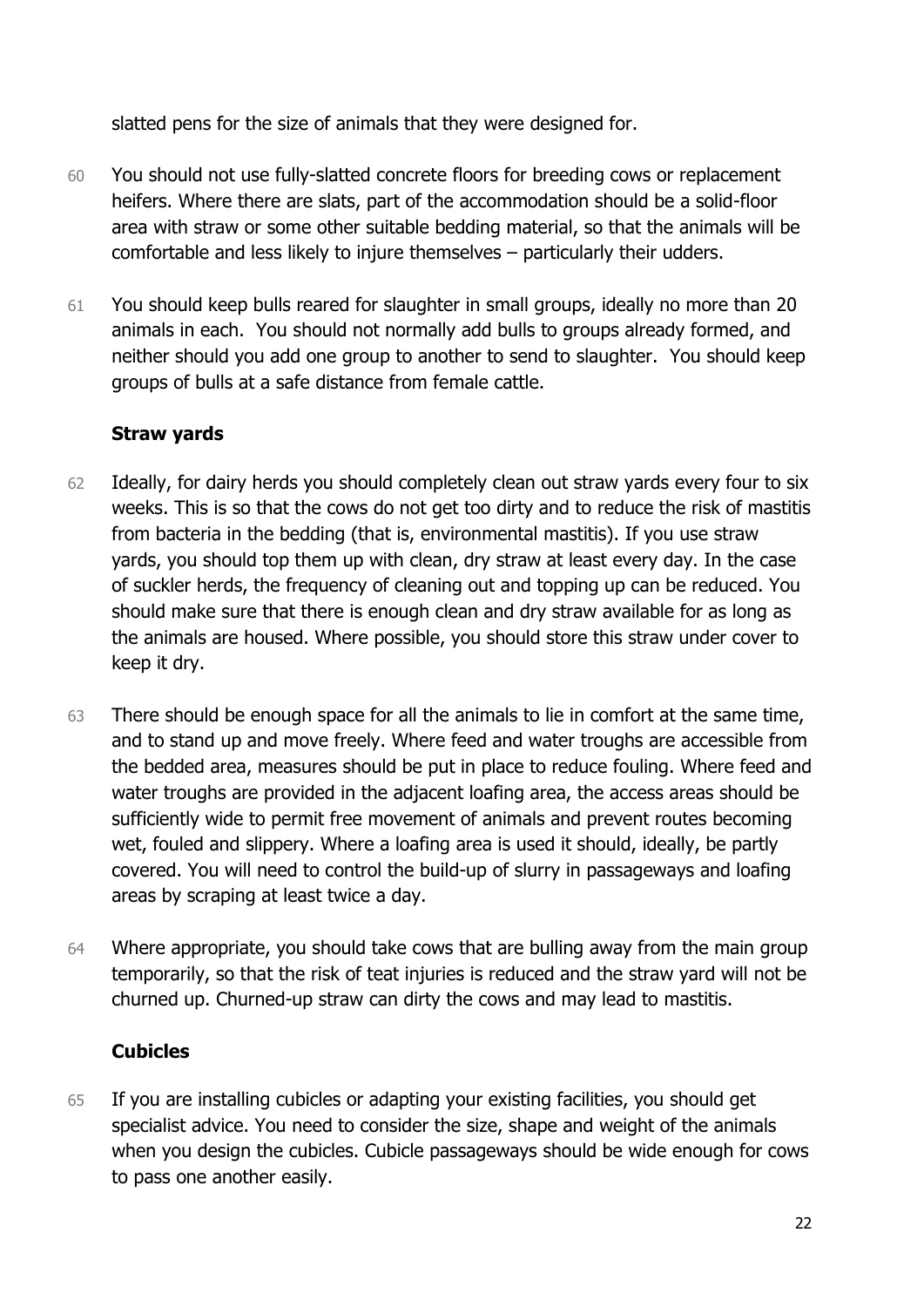- 66 Cubicles should be designed to encourage cows to lie down and stand up easily without injuring themselves. You need to have enough bedding to –
	- Keep the cows comfortable;
	- Prevent them from getting contact or pressure sores (from always lying in the same or cramped positions); and
	- Keep the cows' teats, udders and flanks clean.

You must never use a bare, solid base in the cubicles. The kerb should not be so high that it strains the cows' legs as they enter or leave the cubicle, neither should the bed be so low that it becomes contaminated with slurry.

- 67 Where you do have cubicles, you should have at least one for each cow. About 5% more cubicles than the number of cows in the management group is recommended. You should train heifers to lie correctly in cubicles by encouragement (giving them familiar bedding), rather than by restraint (such as tethering them).
- 68 It is important that you keep slurry to a minimum, either by scraping out the passageways at least twice a day or by using slatted passageways. You should clean the cubicle base each day and replace the bedding as necessary, to keep the lying area clear of manure.

#### **Cowsheds**

- 69 In cowsheds, the lying area should be big enough to help keep the cows clean and comfortable and to avoid them damaging their joints. You need to untie tethered cows and let them exercise at least once a day and give them feed and water if it is a long exercise period. The animals should also be able to groom themselves when tethered. The cowshed needs to be well ventilated.
- 70 Feed and water troughs should be designed and placed where smaller animals cannot get into them and you should keep the troughs clean. Where particular feeds are not provided ad lib, the troughs should enable all the animals in the pen to eat at the same time to avoid excessive aggression.
- 71 The internal surfaces of housing and pens should be made of materials that you can clean and disinfect and easily replace when necessary.
- 72 If you are going to treat these surfaces, use paints or wood preservatives that are safe to use with animals. There is a risk of lead poisoning from old paintwork, especially if you use second-hand building materials.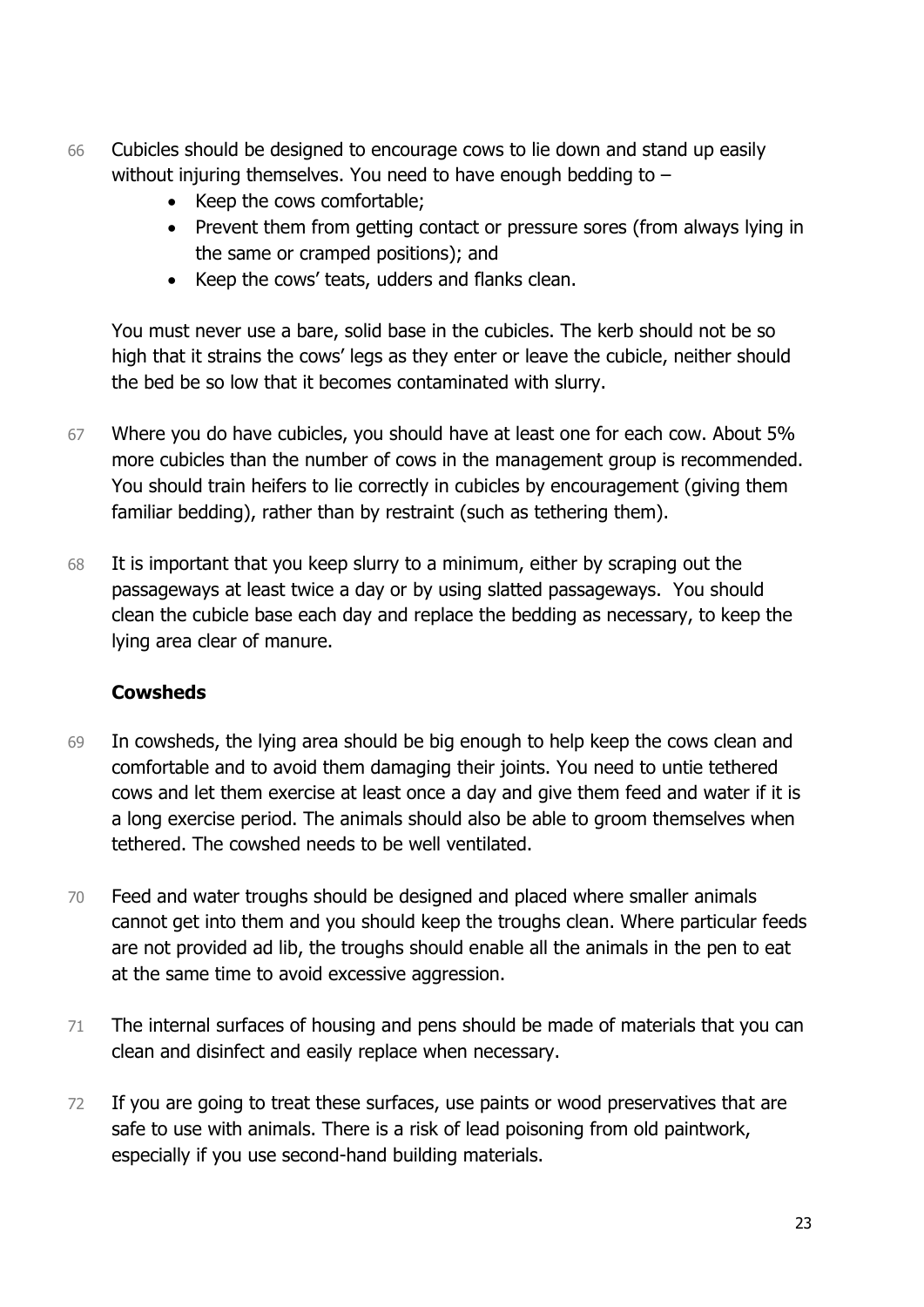#### **Space allowances**

- 73 You should work out the space allowance for cattle housed in groups in terms of -
	- The whole environment;
	- The age, sex, live weight and behavioural needs of the stock;
	- The size of the group; and
	- Whether any of the animals have horns;

and you should base your decision on expert advice.

#### **Ventilation**

- 74 All new buildings should be designed with the animals' comfort in mind, and with the aim of preventing respiratory diseases. The buildings should provide enough ventilation throughout the year for the type, size and number of stock to be housed in them. Where appropriate, roofs should be insulated to reduce solar penetration.
- 75 Where the ventilation in existing buildings is not good enough, you should adapt these buildings by improving air inlets and outlets, or by using mechanical equipment (such as a fan).
- 76 When you are removing slurry from under slats, you must take special care to avoid fouling the air with dangerous gases (such as methane), which can kill both humans and animals. Ideally, slurry tanks should be emptied when the building is not in use. Where it becomes necessary to remove slurry when cattle are being housed, you should take all stock out of the building. Buildings should be well ventilated during this procedure.

#### **Lighting**

77 During daylight hours, indoor lighting – whether it is natural or artificial – should be bright enough for you to clearly see all the housed cattle and for the cattle to feed and behave normally. Also, you should have enough fixed or portable lighting available at any time if you need to inspect any animals, for example, during calving.

## **Equipment**

78 All mains electrical equipment should meet relevant standards and be properly earthed, safeguarded from rodents and out of the animals' reach.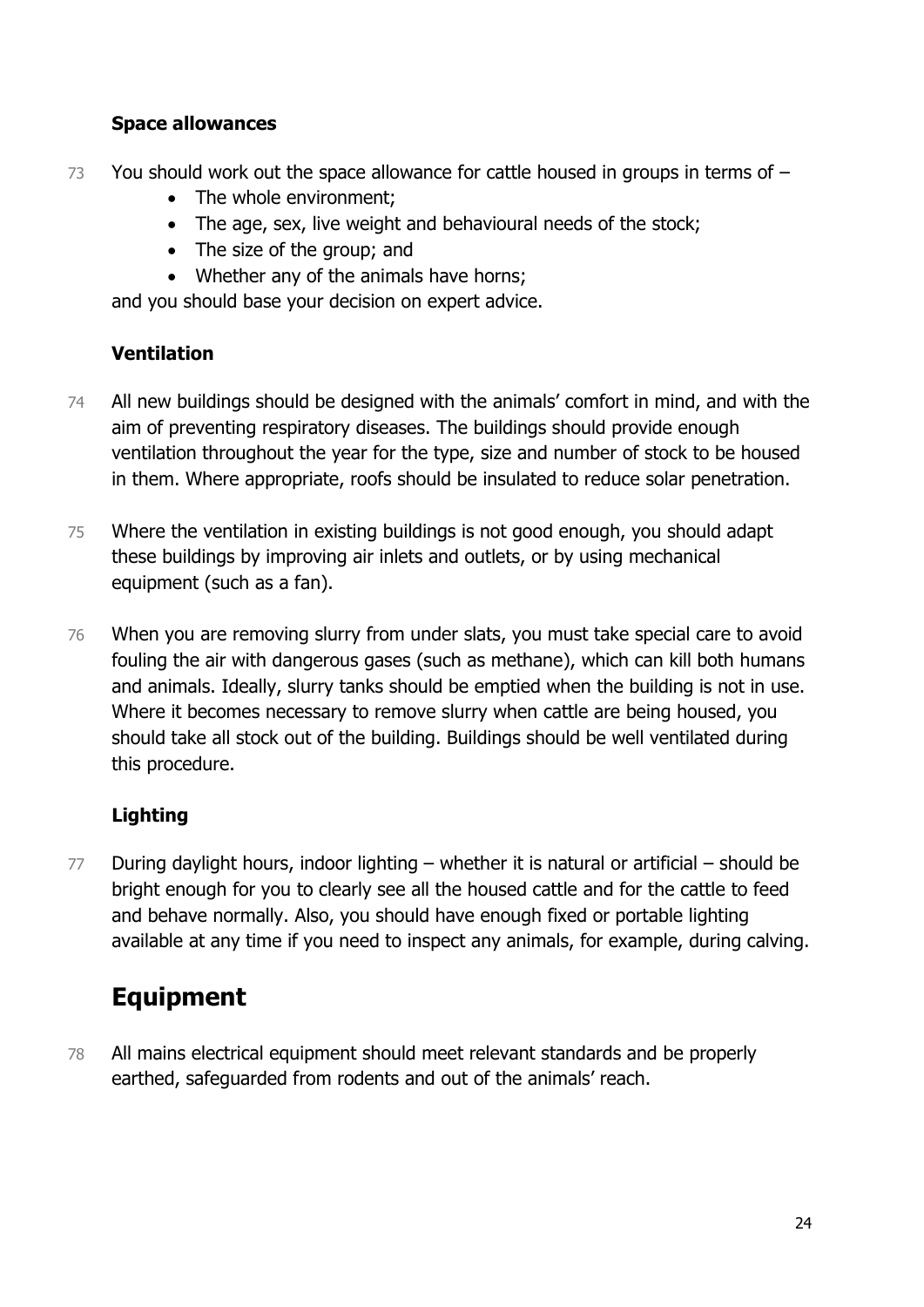## **Management**

#### **General**

- 79 Where there is no natural or artificial shelter to protect grazing stock from extreme weather conditions, you should move them to a more suitable area. Shelter or natural shade from trees or hedges is important in summer as heat stress causes animals (particularly high-yielding cows and dark-coated suckler cows) severe problems such as –
	- Abnormal breathing;
	- Severe loss of appetite;
	- Serious weight loss; and
	- Anoestrus (cows not coming into season).
- 80 Where animals are out wintered, they must have access to a well-drained lying area and, where possible, be provided with shelter from adverse weather conditions.
- 81 You should have a concrete standing area, or well-drained, suitable surface, that will not injure animals' feet around feed and water troughs. The surface on which the animals walk to reach the troughs should also be well drained. Otherwise, you should move the troughs quite often so that the animals are not standing in the same muddy and fouled areas.
- 82 You should take all practical measures to remove all cattle from areas that are in imminent danger of flooding.
- 83 You should keep all the farm's fields and buildings clear of debris such as wire or batteries (with their risk of lead poisoning), or plastic or sharp metal objects that could injure the cattle or rip out their ear tags and damage their ears.

#### **Fencing and hedges**

- 84 You should look after your fences, trim hedges and remove any obstructions or snags (on hedges, gates, fences or feeding troughs) that could catch on ear tags.
- 85 You should make sure that any electric fences are designed, constructed, used and maintained properly, so that when the animals touch them they only feel slight discomfort. All power units for electric fences must be properly earthed to prevent short circuits or electricity being conducted anywhere it should not be, for example, gates and water troughs.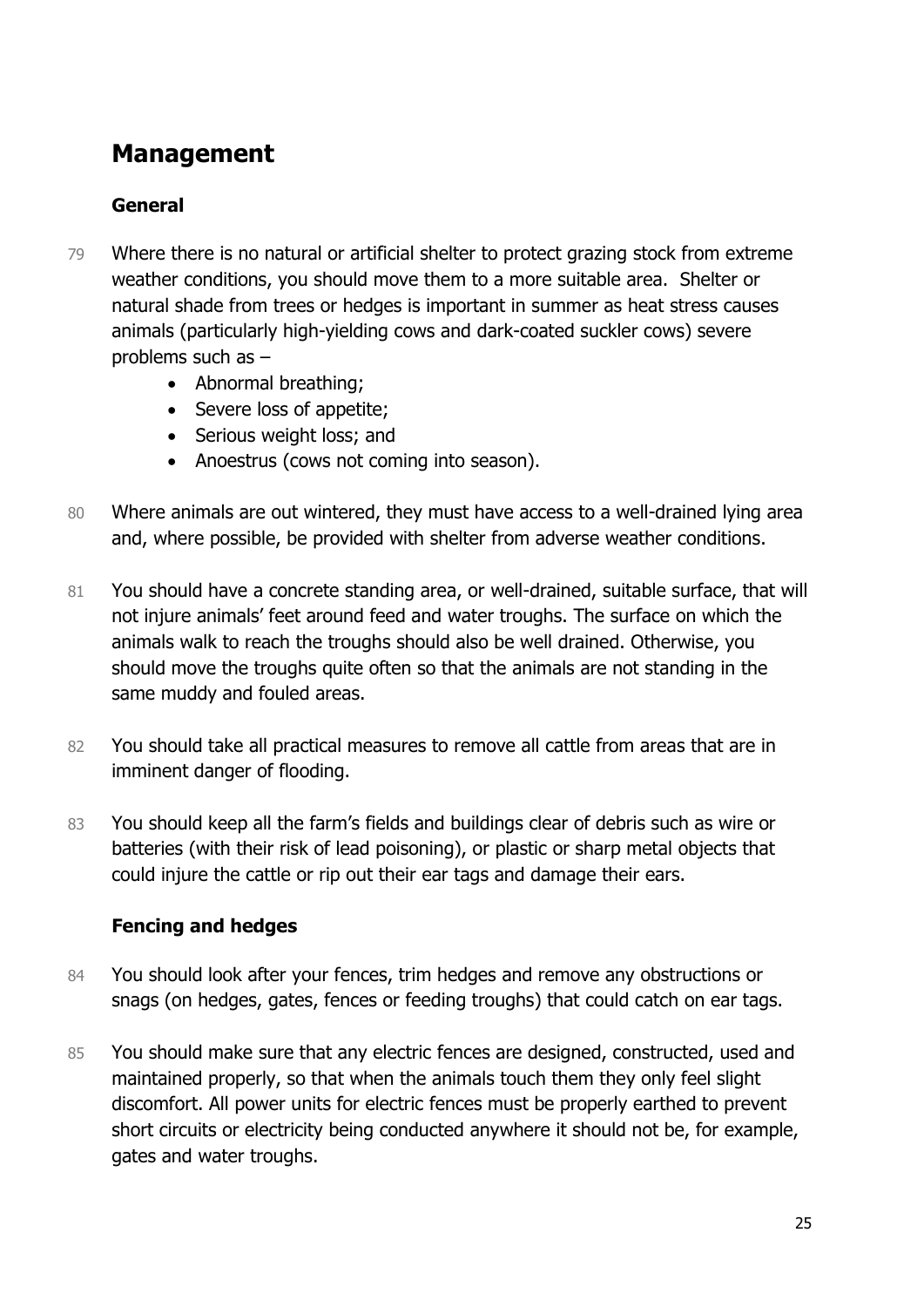#### **Injurious weeds**

- 86 You should control injurious (harmful) weeds because they can harm animals by -
	- Poisoning them (for example, ragwort);
	- Injuring them (for example, thistle); and
	- Reducing their grazing area by reducing the edible plants that are available.

You can find out more information on injurious weeds in: The Weeds Act 1957 – Guidance on control of injurious weeds, a DAFF publication.

#### **Fire and other emergency precautions**

- 87 There should be plans in place to deal with emergencies at your farm, such as fire, flood or disruption of supplies (for example, no electricity for milking machines). The owner should make sure that all the staff are familiar with the appropriate emergency action. You will find more information in the DEFRA booklets, 'Emergencies on livestock farms' and 'Farm fires: advice on farm animal welfare' (see the Appendix).
- 88 It is important that you get advice about design when you are building or modifying a building. You need to be able to release and evacuate livestock quickly if there is an emergency by, for example, having outward opening doors and gates.

You should consider installing fire alarms that can be heard and responded to at any time of the day or night.

89 You can get expert advice on all fire precautions from fire safety officers at the Isle of Man Fire and Rescue Service.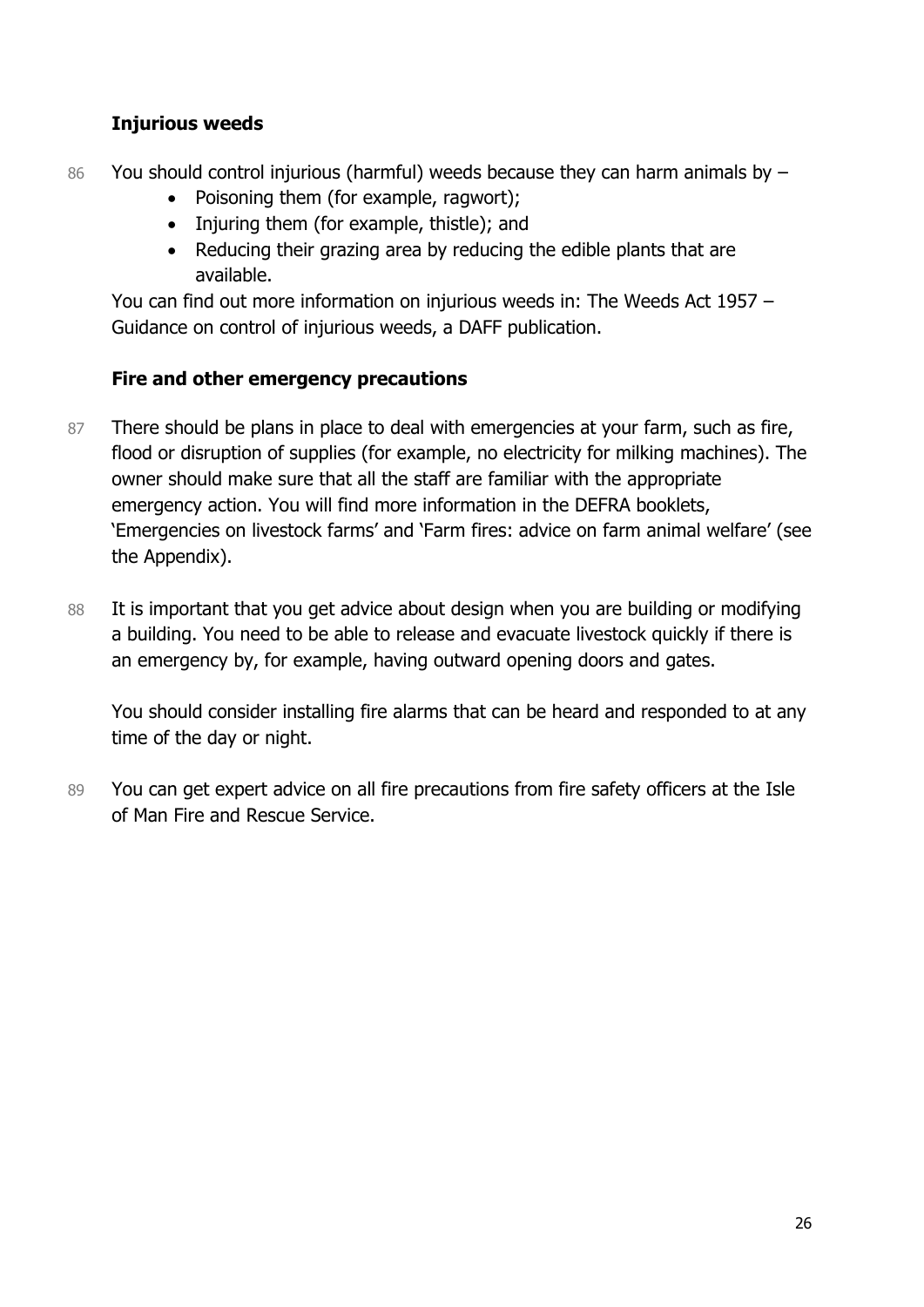# **Section 2 – Specific Recommendations**

## **Pregnancy and calving**

- 90 A large proportion of calving difficulties and losses can be prevented by making sure that cows are at the correct condition at calving. Stock-keepers in charge of calving should be –
	- Familiar with all the signs that a cow is about to calve; and
	- Well trained in caring for calving cows and their calves, including the use of mechanical calving aids.
- 91 You should always provide adequate supervision at calving, whilst ensuring that calving cows should not be disturbed, unless there are indications that the birth process is not proceeding normally. Enough space should be available to allow cows to exhibit their normal behaviour at calving. If space is limited, you should not house heifers with older cows, as the cows may dominate their feeding and lying areas.
- 92 Before you use any type of recognised calving aid, you should examine the cow to make sure that the calf is properly presented (that is, in the correct position – head first, the right way up and with the head between the two front feet). You also need to check that the calf is not too large for a natural delivery, so that it will not cause any unnecessary pain or distress to either mother or offspring.
- 93 If you have any concerns about the presentation or the ability to calve naturally, you should get advice from a veterinary surgeon immediately.
- 94 If you help in the delivery, good hygiene of both yourself and the equipment, is essential. You should clean and disinfect calving aids and ropes after each time you use them. You should only use calving aids to help with a delivery, not to extract the calf as quickly as possible. Calving ropes need to be flexible and thick enough not to damage the calf. After the birth, you should treat the calf's navel with a suitable antiseptic to prevent infection, particularly when calves are born inside.
- 95 Where calving pens are used, you should do everything possible to prevent the build-up and spread of infection by making sure that they have enough clean bedding and that they are regularly cleaned and disinfected.
- 96 Where cows and their calves are group housed, calves should have a separate solid floor and bedded area which the cows are unable to access.
- 97 Calving should not be induced routinely. Induction does have a role to play in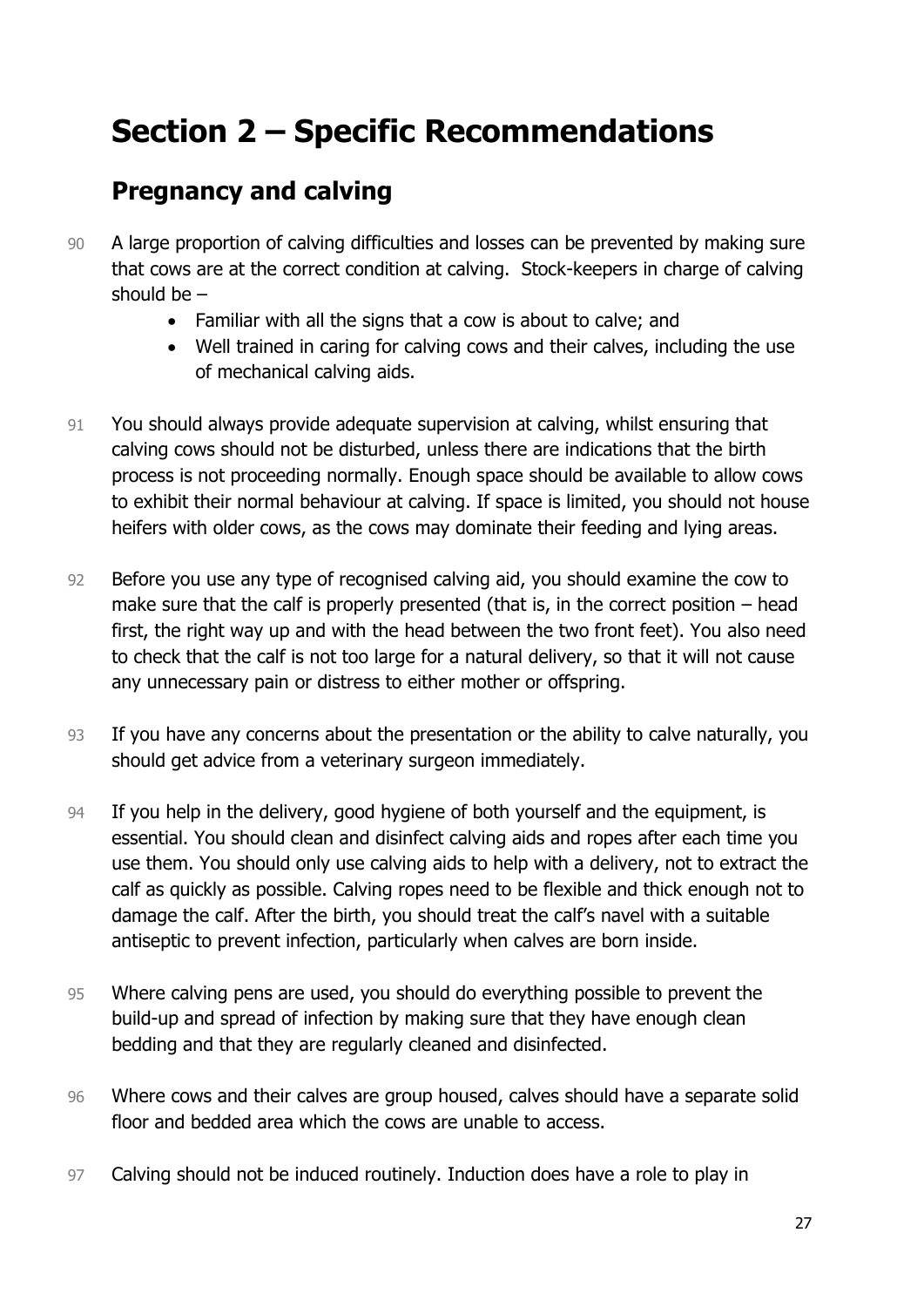preventing oversized calves, but you should seek advice from your veterinary surgeon.

## **Calf Rearing**

#### **General**

98 Caring for calves, particularly when you buy calves from a number of sources, should be part of your written health and welfare plan. As calves are more susceptible to a number of diseases, good hygiene is essential, particularly with the equipment used artificially to rear calves. You will find more information in DEFRA's booklet, 'Improving calf survival' (see the Appendix).

#### **Inspection**

- 99 It is particularly important that you watch calves carefully for signs of diarrhoea or respiratory disease, such as coughing or rapid or laboured breathing, both of which could spread rapidly. When you buy in calves, you should inspect them as soon as they arrive, before they come into contact with other calves on the farm. You need to assess their general health, paying particular attention to their posture, breathing and the condition of their nose, eyes, navel, anus, feet and legs.
- 100 After carefully inspecting any calves you have bought, you should rest them in comfortable conditions for a few hours and then give them a first feed of milk or other suitable liquid, such as electrolyte solution. Where practical, you should keep them apart from other calves for long enough to prevent any possible crossinfection.
- 101 If you rear calves in a system where milk is provided by artificial means, you should closely monitor their feed intake. If calves have a reduced or slower feed intake, this is often an early sign of disease.

#### **Sick and injured calves**

102 You should isolate and treat calves if, for example, they have diarrhoea or pneumonia. Monitoring their temperature is a useful means of assessing their response to treatment. If the calves do not respond to treatment promptly or properly or these illnesses return, you need to get advice from a veterinary surgeon.

#### **Feed, water and other substances**

103 Bovine colostrum is essential to protect the calf against infectious disease. Ideally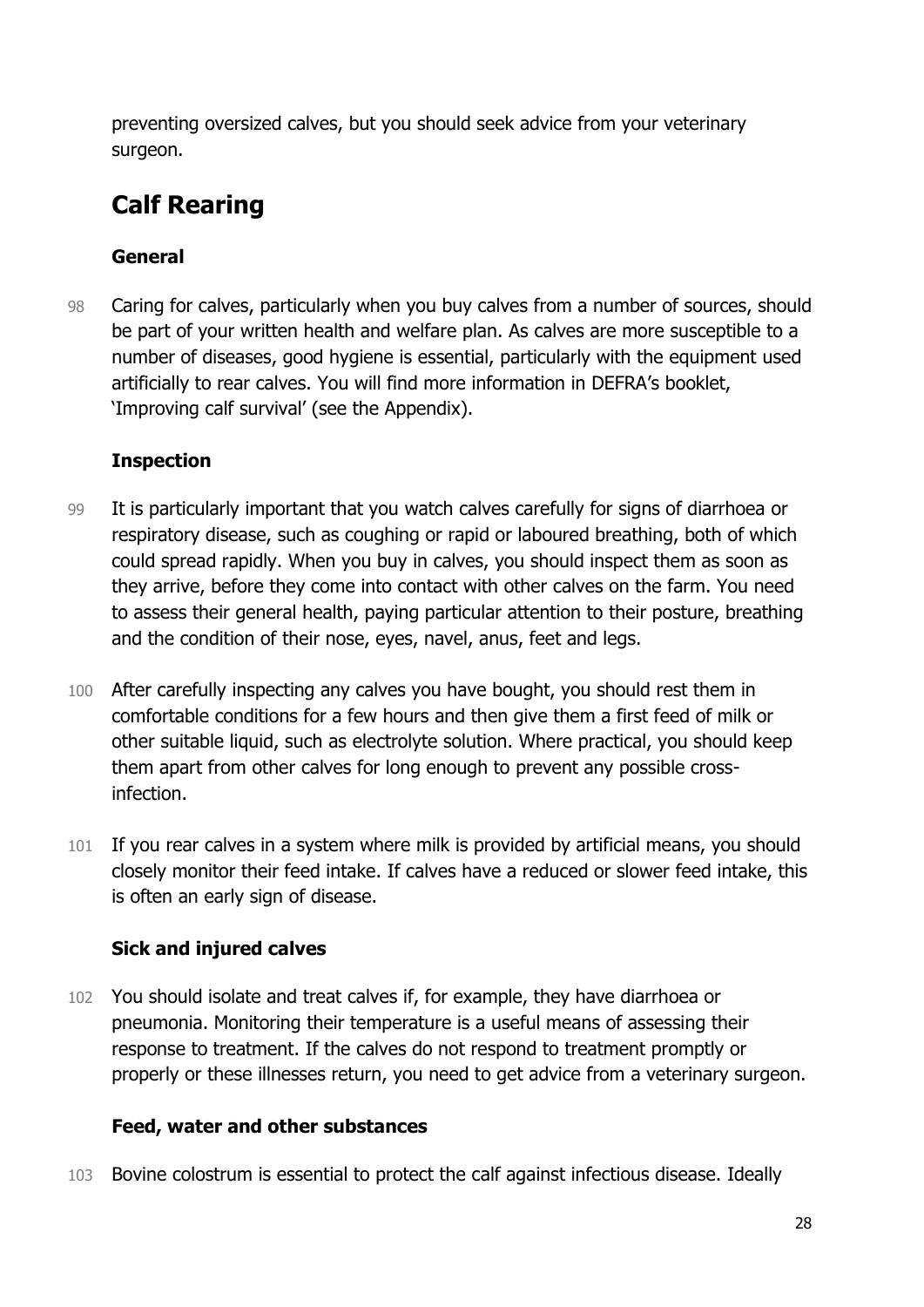calves should be left with their dam for at least 12 and preferably 24 hours after birth. It is recommended that the calf should continue to receive colostrum from its mother for the first three days of life. Allowing the calf to suckle naturally may be the best way to make sure that it gets enough colostrum. However, you should supervise suckling carefully and ensure that the udder is clean before the calf sucks. If the calf is unable to suck, colostrum should be given by a suitably trained person using a stomach tube. When there is any doubt about the quantity or quality of colostrum that is available from the cow, you should give it to the calf by teat feeder or stomach tube from another source within six hours of its birth. A store of frozen or some other form of colostrum should be kept on the farm for use in emergencies.

- 104 Removing the calf earlier than 12-24 hours after birth should only be done for disease control purposes, under the advice of a veterinary surgeon and the protocol should be recorded in the health and welfare plan. These calves should still be fed colostrum. In some circumstances, such as in the control of Johne's disease, the use of pooled colostrum may promote the transfer of infection. In such cases, to prevent the risk of the spread of infection in the herd, you should ensure that each calf receives colostrum only from its dam or if this is not possible, only from a single animal.
- 105 You can increase the value of colostrum by specific vaccination of the cow or colostrum donor. In high-yielding dairy cows, you may find that the concentration of antibodies in colostrum is diluted. You should get advice from your veterinary surgeon on ways to improve colostrum to protect calves against infectious diseases.
- 106 You should not offer milk from cows treated with antibiotics or those being treated for mastitis to calves fed on whole milk.
- 107 In artificial calf-rearing systems, it is better for the calf to drink from, or be able to reach a dummy teat. Fresh water should be available in the pen. All calves should receive liquid food every day during their first four weeks of life and, in any case, until they are eating enough solid food.
- 108 When calves are put on unlimited milk-feeding diets, you should make sure that they have enough teats to avoid undue competition and watch them carefully to check that they are all feeding properly. You should take the same care when you introduce solid food, as and when the calves want it.
- 109 You should wean suckler calves so that it causes as little stress as possible to both cows and calves. You should take particular care of newly-weaned suckling calves and keep them in groups of familiar animals to avoid fighting and crosscontamination. If you have to mix some of the animals, to minimise disease you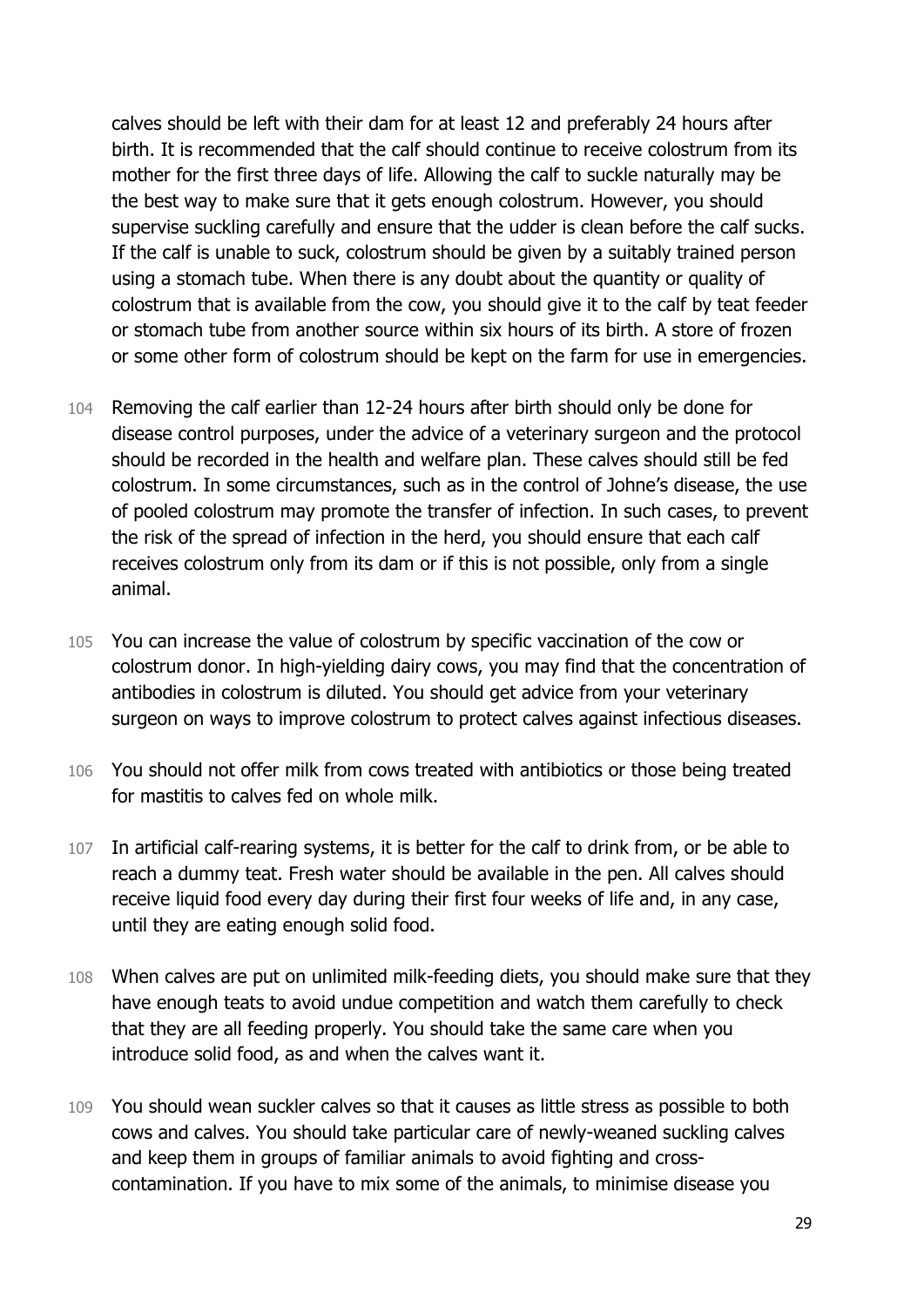should make sure that the environment does not stress the calves.

110 You should avoid the routine early weaning of suckled beef calves (at two to three months old) as it can increase the post weaning growth check and thus reduce their resistance to disease. Weaned calves must always have access to fresh forage and weaner mix. You should replace the feed each day so that the food is fresh and appetising. Weaning at between six and nine months of age is recommended, although earlier weaning is acceptable for suckler calves where the cow's health or body condition is poor.

#### **Accommodation**

- 111 Housed calves need an environment that is  $-$ 
	- Dry;
	- Well drained:
	- Well bedded:
	- Well ventilated; and
	- Draught free.

The calves must have enough space for each of them to lie down comfortably. Young calves are particularly susceptible to pneumonia so good ventilation is essential. Ventilation should not be restricted to try and raise the air temperature.

- 112 Until they are weaned, you should keep housed calves in small groups to
	- Make it easier for you to inspect them; and
	- Limit the spread of disease.

When calves are fed by natural suckling, other penning arrangements may be satisfactory.

113 You should not put new-born and young calves on totally slatted floors. Suitable bedding should always be provided.

#### **Moving and selling calves**

- 114 To reduce the risk of disease, wherever possible, you should make arrangements to transfer the calves directly from farm to farm rather than through a market.
- 115 Ideally, young calves reared without their mothers should receive human contact, preferably from the same stock-keeper.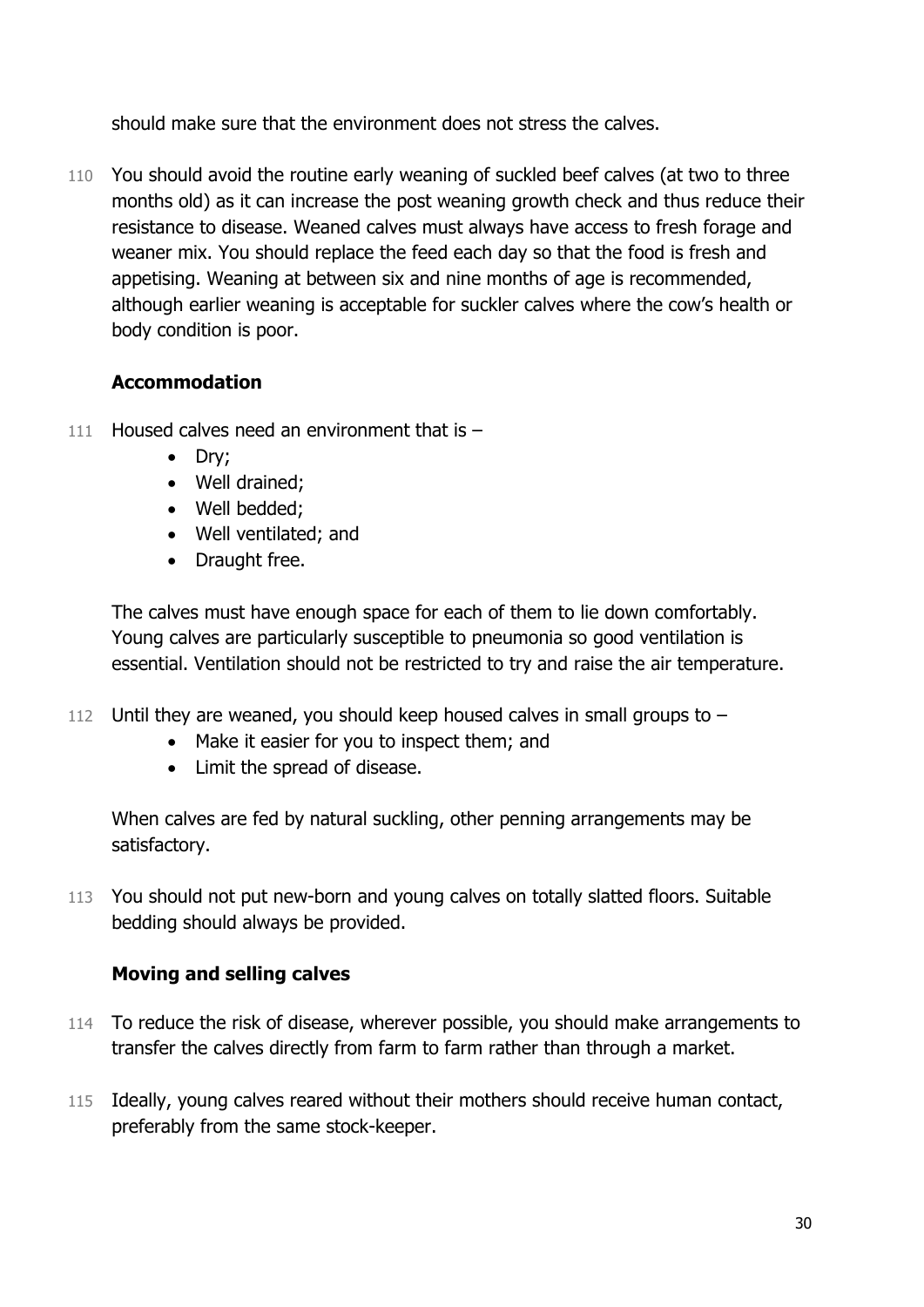#### **Castration**

- 116 Stock-keepers should consider carefully whether castration is necessary. If it is necessary, there are three methods which can be used to castrate calves –
	- A rubber ring, burdizzo or other device, which can only be used in the first seven days of life, by a trained and competent stock-keeper, to restrict the flow of blood to the scrotum;
	- bloodless castration with a burdizzo and using an anaesthetic, by a trained and competent stock-keeper, in calves over 1 week and less than 2 months old;
	- Castration by a veterinary surgeon, using an anaesthetic.

#### **Disbudding and dehorning**

- 117 Disbudding means removing the horn buds in calves, before any horn material can be seen. It is preferable to dehorning as it is less stressful to the animal. Disbudding should take place before calves are two months old and ideally as soon as you can start to see the horn bud. It is strongly recommended that chemical cauterisation should not be used. If chemical cauterisation is used this must be carried out in the first week of life. Disbudding should only be carried out with a heated iron, under local anaesthetic, by a trained and competent stock-keeper.
- 118 Dehorning should not be a routine procedure. It involves cutting or sawing horn and other sensitive tissues under local anaesthetic. Ideally, a veterinary surgeon should do it, and only if it is necessary for the herd's welfare. It should not be a routine procedure. If you feel that dehorning is necessary, it should be done in spring or autumn to avoid flies or frosts. You should protect the wound from contamination by such things as grass seeds, hay or silage until the hole has scabbed over. You should put hay racks at a level which reduces the risk of food falling onto the head and contaminating the wound.
- 119 The person doing the disbudding or dehorning should always allow enough time for the anaesthetic to numb the area before they begin. They should test this by pricking the skin in the area to see whether the animal can still feel anything around the horn bud or the base of the horn.

#### **Supernumerary teats**

120 If an animal has supernumerary teats (that is, too many teats) and the extra ones are to be removed, the operation should be done before three months of age. Anyone carrying out the procedure should be suitably trained and competent. Once the local anaesthetic has numbed the area and antiseptic has been applied, the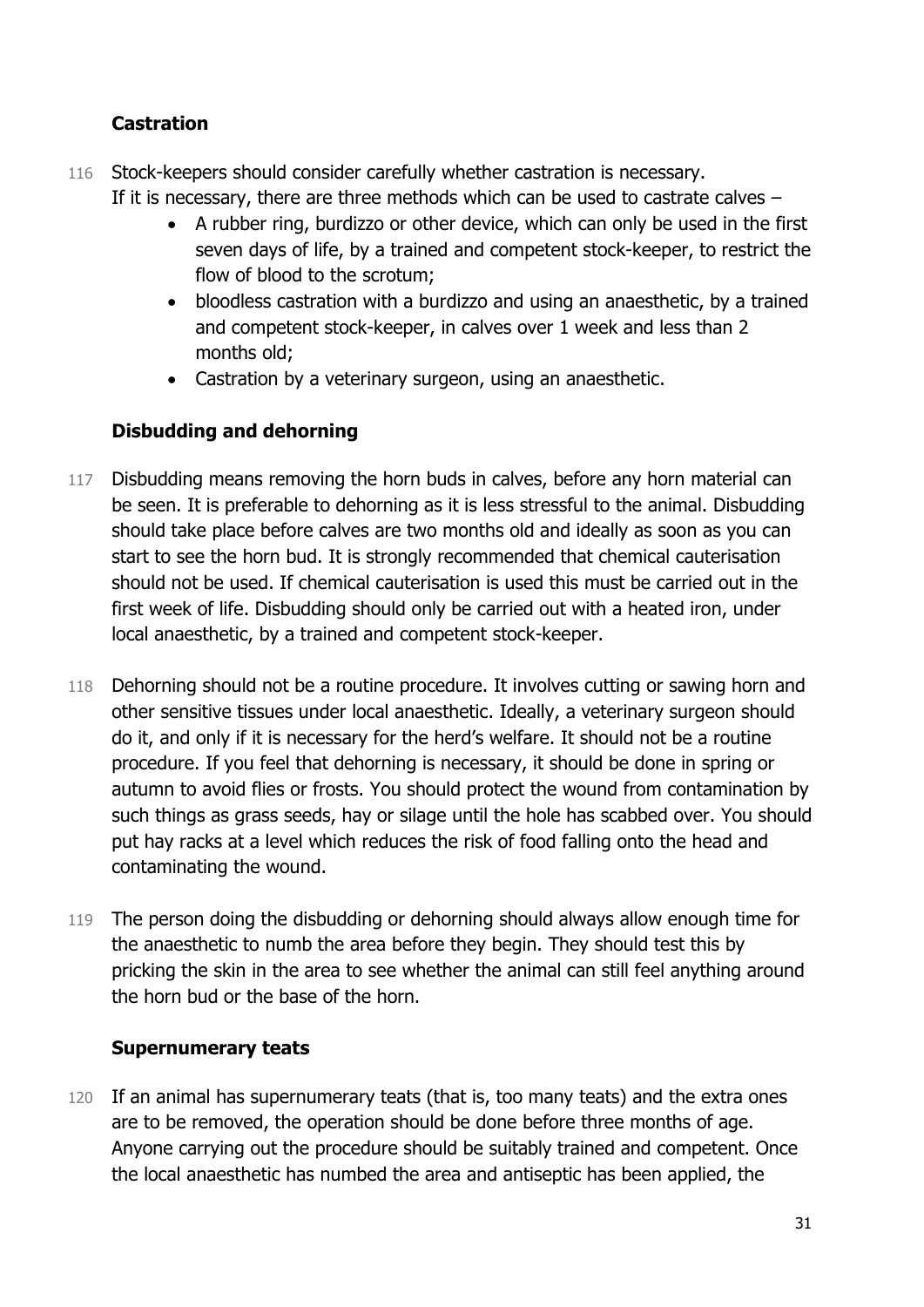supernumerary teats should be removed with clean, sharp scissors. Any bleeding should be stopped immediately.

## **Breeding animals**

#### **Breeding**

- 121 To rear heifers, you need to demonstrate conscientious and knowledgeable management during their growing period, and through to calving. The animals should show steady growth to meet recommended target weights, so that they will successfully calve at a weight and size suitable for introduction to the adult herd. You should not deliberately mate heifers that are too small, or mate females with an inappropriate bull, or breed of bull. If you do, you are likely to produce calves which will be subject to a high degree of calving difficulties due to their high birth weight or conformation. Every effort should be taken to ensure that such mating's do not take place accidentally. Where it becomes apparent that an inappropriate mating has occurred, veterinary advice should be sought on how best to handle the situation.
- 122 A high priority in the breeding selection policy should be to include qualities that will improve the welfare of the animals, for example, leg and foot conformation which would lessen the likelihood of lameness. You should not breed from any animals that have deformities or other weaknesses, where these could affect the general welfare of the stock. For beef cattle in particular, you should breed from animals that are more docile (less aggressive), and also animals with good muscular-skeletal structures (which can reduce lameness). Where possible, you should breed from naturally-polled cattle (that is, those with no horns) as this avoids the need for disbudding or dehorning.

#### **Inspection**

123 In breeding herds where you use supervised or artificial mating and at calving times, the stock-keeper should allow enough time to monitor oestrus activity, so as to avoid the unnecessary use of hormones or other treatments. At least twice a day, the stock-keeper should inspect all lactating dairy cows and cattle close to calving.

#### **Management**

124 A lactating cow needs an appropriate diet to satisfy her nutritional needs, without harming her body condition and metabolism. The amount an animal consumes will be dependent on the quantity, quality and accessibility of the feed provided and the time spent eating. Anything which interferes with this, such as lameness, will have a detrimental effect on the health and welfare of the animal.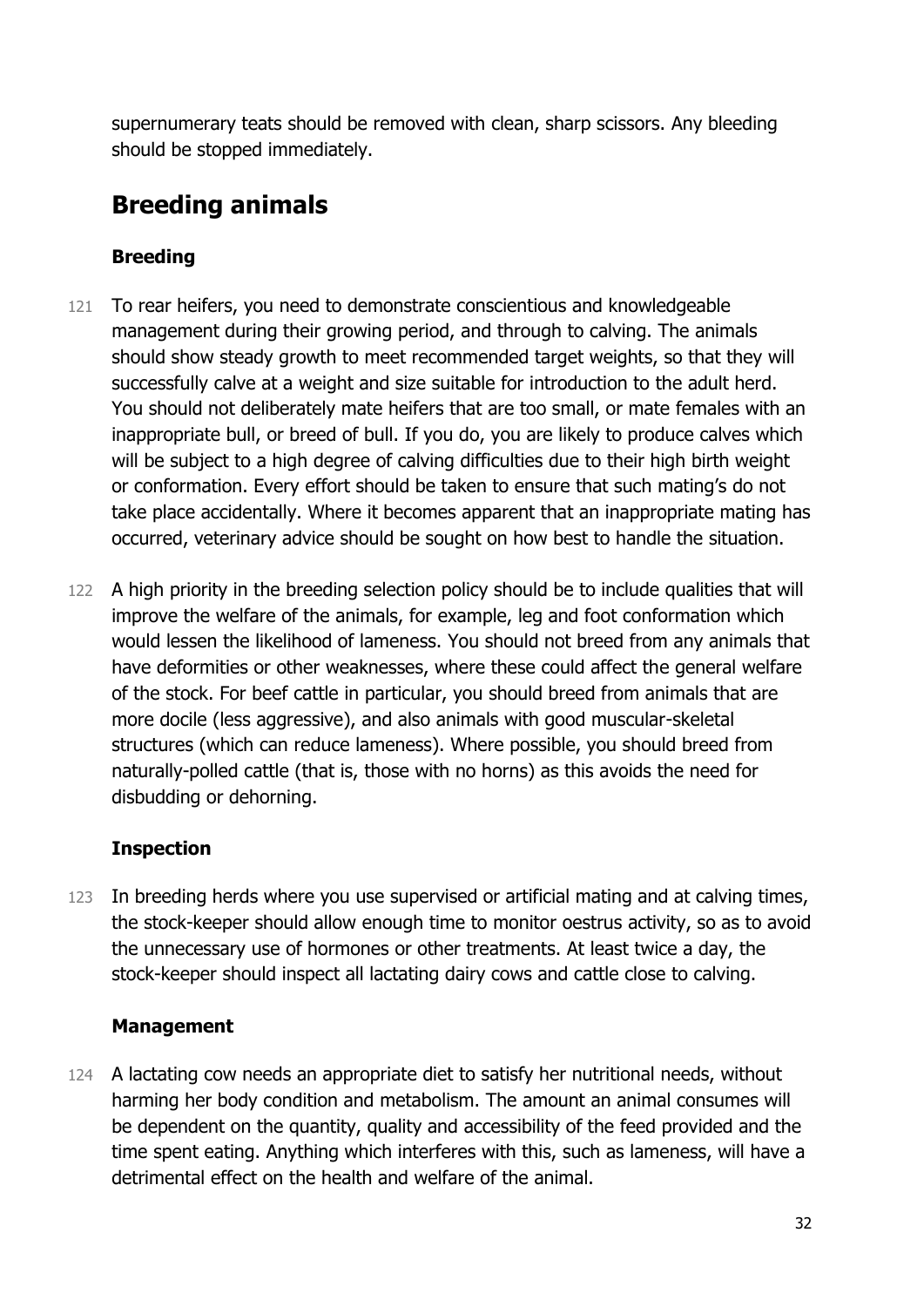125 You should regularly inspect the feet of all cattle  $-$  including bulls  $-$  and trim them when necessary. A foot-care programme for your herd should be part of your farm's written health and welfare plan. Foot trimming is of value for all cattle, not just for cows that are lame. You should not attempt foot trimming unless you are properly trained and you have restraining facilities for the animals. This is because poor foot trimming can cause lameness. If you are in any doubt, get advice from a veterinary surgeon.

#### **Natural service - bulls**

- 126 Where natural mating is used, young bulls should only be introduced to small groups of cows (ideally 10-15). Extra feed should be offered as necessary.
- 127 All bulls should have good and safe service conditions. Slatted floors and slippery conditions underfoot, (for example, in yards, cubicles and passageways) are not suitable for mating animals.

#### **Artificial insemination (AI) and embryo transfer**

- 128 You should keep the cows in familiar surroundings until insemination, at which time they can then be moved to an appropriate stall nearby and inseminated immediately.
- 129 Surgical methods of embryo collection or transfer may only be carried out by a veterinary surgeon and should not be used as part of routine husbandry.

Surgical methods should only be necessary when it is not possible to collect or transfer embryos by the usual method.

- 130 The recipient animal (the cow receiving the embryo) should be able to carry the chosen embryo to full term and to calve normally, without needing a caesarean section. Caesarean sections should not be routinely undertaken.
- 131 Ovum pick up (collecting unfertilised eggs direct from the ovary of a cow or heifer, usually through a needle inserted through the wall of the vagina) must only be done by a veterinary surgeon as it is a surgical procedure. You should not use this procedure on young, immature heifers and, in any case, it should only be done rarely. Repeated epidural injections are necessary for this procedure and they can cause welfare problems for the animals (such as severe pain in the tail head and lower back).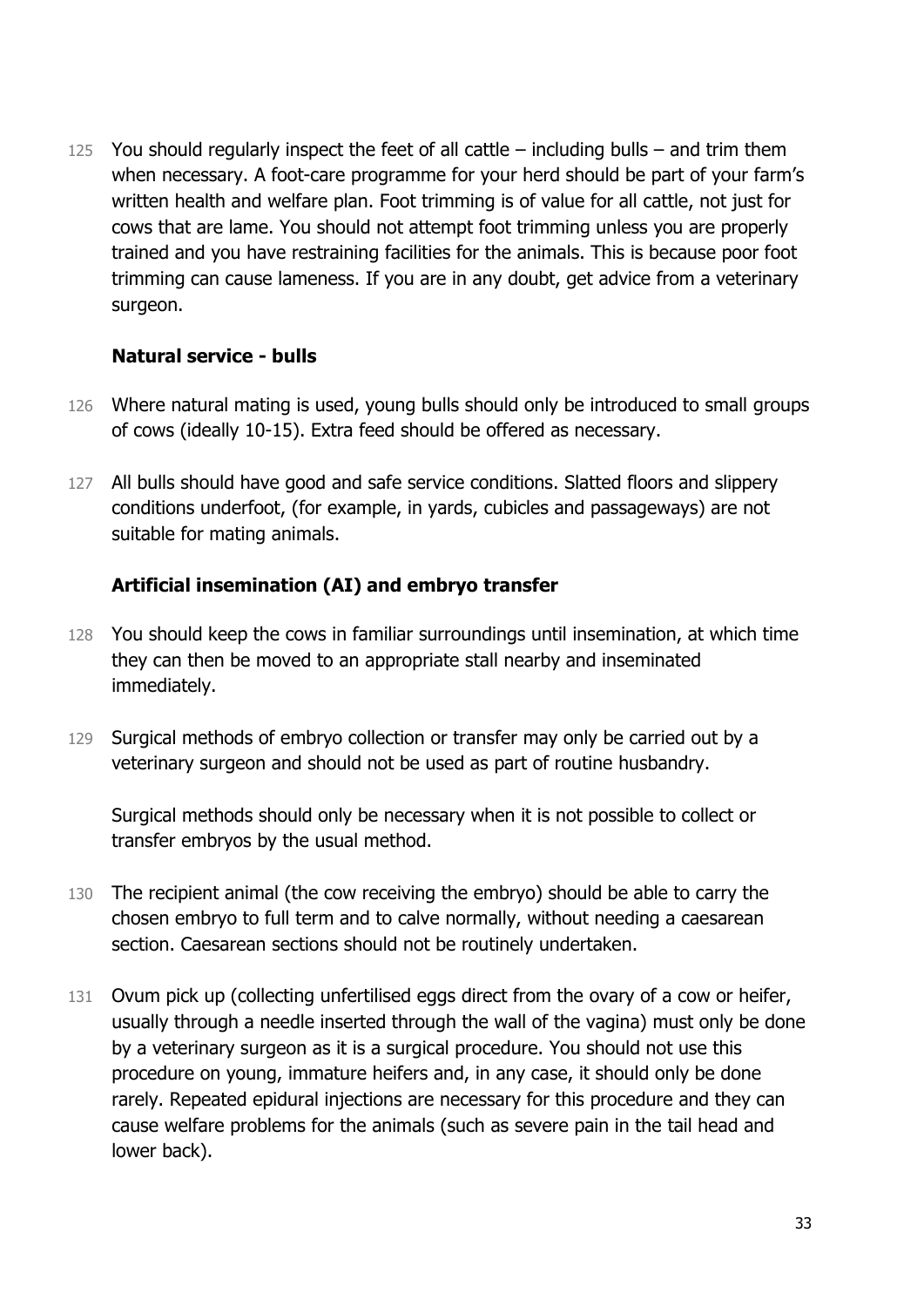#### **Ultrasound scanning**

132 Ultrasound scanning through an animal's rectum is an invasive procedure that needs skill and training on the operator's part. Lay operators should be suitably trained.

#### **Bull pens**

- 133 You should not neglect the welfare of bulls. Breeding bulls, where possible, should be kept with other stock, for example dry cows. Bull pens should be sited to allow the bull to see and hear farm activity. As a guide, accommodation for a single adult bull of average size should include a sleeping area of at least  $16m^2$ . For bulls weighing over one tonne, the sleeping area should be at least  $1\text{m}^2$  for every 60 kg live weight. If the bull is not regularly and routinely exercised outside the bull pen – or if you use the bull pen as the service area – the pen should include an exercise area at least twice as large as the sleeping area.
- 134 You should have facilities in the pen and exercise area so that you can securely restrain the bull with a yoke or similar device. This is so that you can carry out routine husbandry procedures (such as cleaning out the bull pen) and so that the bull can be treated when required.

## **Dairy cows**

#### **General**

- 135 It is recommended that at least once a month, you should record the daily milk yield of each lactating dairy cow and monitor this against the appropriate lactation curves for the yield level of the herd. You should use these figures and other available data as a management tool in order to identify possible welfare problems at an early stage.
- 136 When you offer concentrated dry feeds on their own to dairy cows, you should normally limit the amounts to a maximum of 4 kg in any one feed. This is to reduce the risk of rumen acidosis (that is, too much grain in the rumen leading to digestive problems) and other metabolic disorders. To make sure that the animals have enough to eat, you should make alternative feeds freely available at all times.
- 137 To allow for cows to eat as much forage as they want, you should offer more than you expect them to eat each day. You should remove any old or stale feed which could contaminate fresh feed and spoil the animals' appetites.
- 138 You should carefully introduce dairy heifers to the adult herd at least four weeks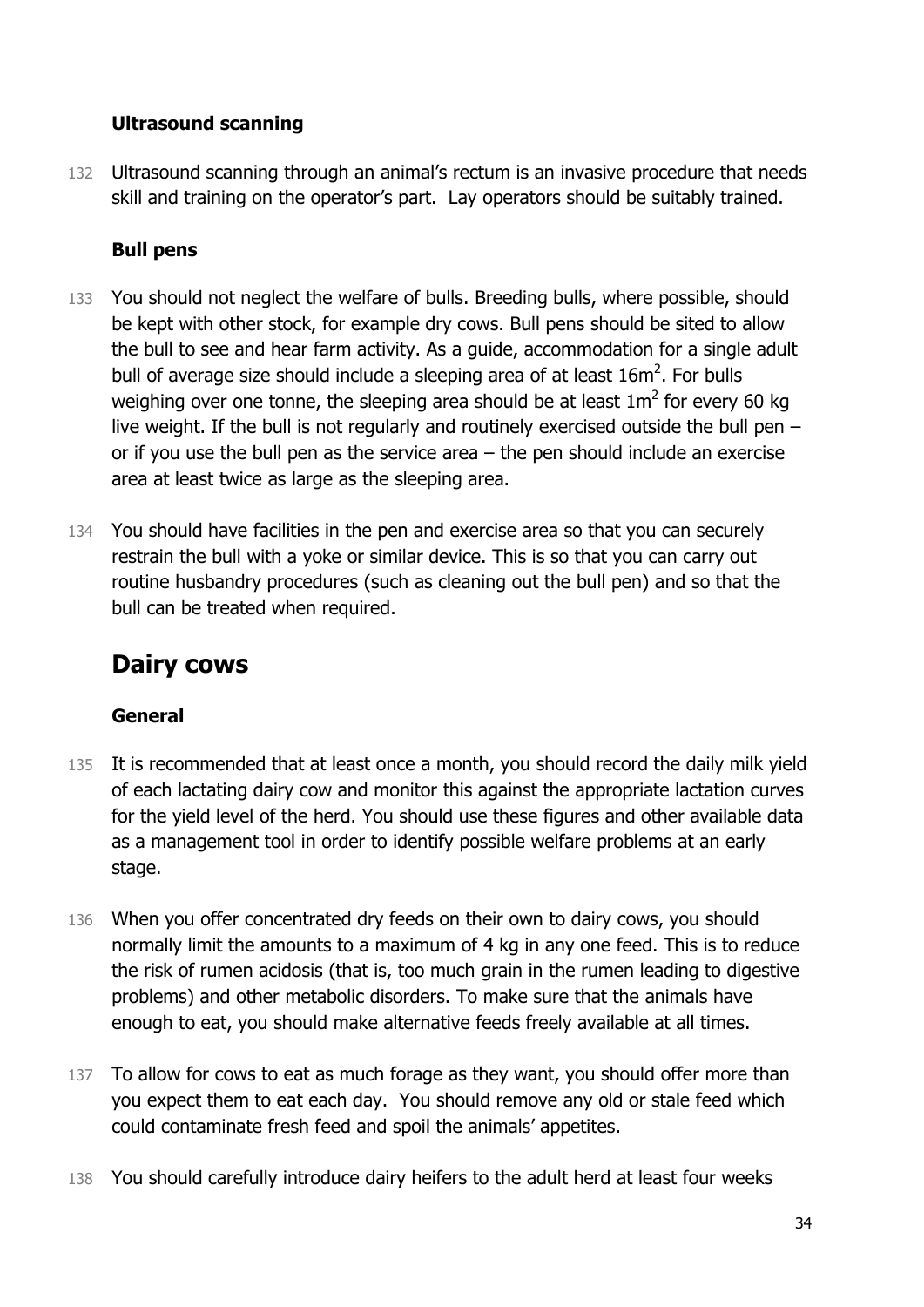before calving, so that they have time to get used to their new and unfamiliar surroundings – including the milking parlour.

- 139 If you are introducing cows of high genetic potential into a dairy herd (that is, cows that have been bred for high milk yield), you will need expert advice on nutrition. High metabolic turnover in such cows can mean that they have a greater risk of  $-$ 
	- Mastitis:
	- Lameness;
	- Failure to become pregnant or maintain pregnancy; and
	- Metabolic disorders.
	- These animals potentially need a higher standard of management and nutrition to maintain a satisfactory standard of welfare.
- 140 Before high-yielding dairy cattle are fed on conserved forages (such as silage and hay), you should analyse feed samples to check their nutritional value. If necessary, you should get expert advice on how you can supplement the diet to match the animals' age and species. You also need to analyse the quality of feeds you buy (including by-products, such as brewers' grains), if the supplier does not provide an analysis.
- 141 You should dry lactating cows off quickly and put them on an appetising forage diet, which will maintain their body condition. From two to three weeks before calving, you should gradually introduce the cows to the production ration (that is, the phased introduction of the higher energy, post-calving diet) to avoid a sudden change of diet.

#### **Mastitis**

142 As with any other infection, mastitis can cause the animal's distress and suffering so you should therefore control it. Despite the overall reduction in clinical mastitis, the level of environmental infection has hardly changed. Dairy producers should follow the DEFRA Mastitis Management Action Plan (Mastitis MAP) which, together with good stockmanship and environmental management, will help you to control mastitis infection.

The Mastitis MAP covers –

- Hygienic teat management (such as keeping the teats clean);
- Promptly identifying and treating clinical cases;
- Dry-cow management and therapy;
- Accurate record keeping:
- Culling of chronically infected cows; and
- Regular milking-machine maintenance and testing.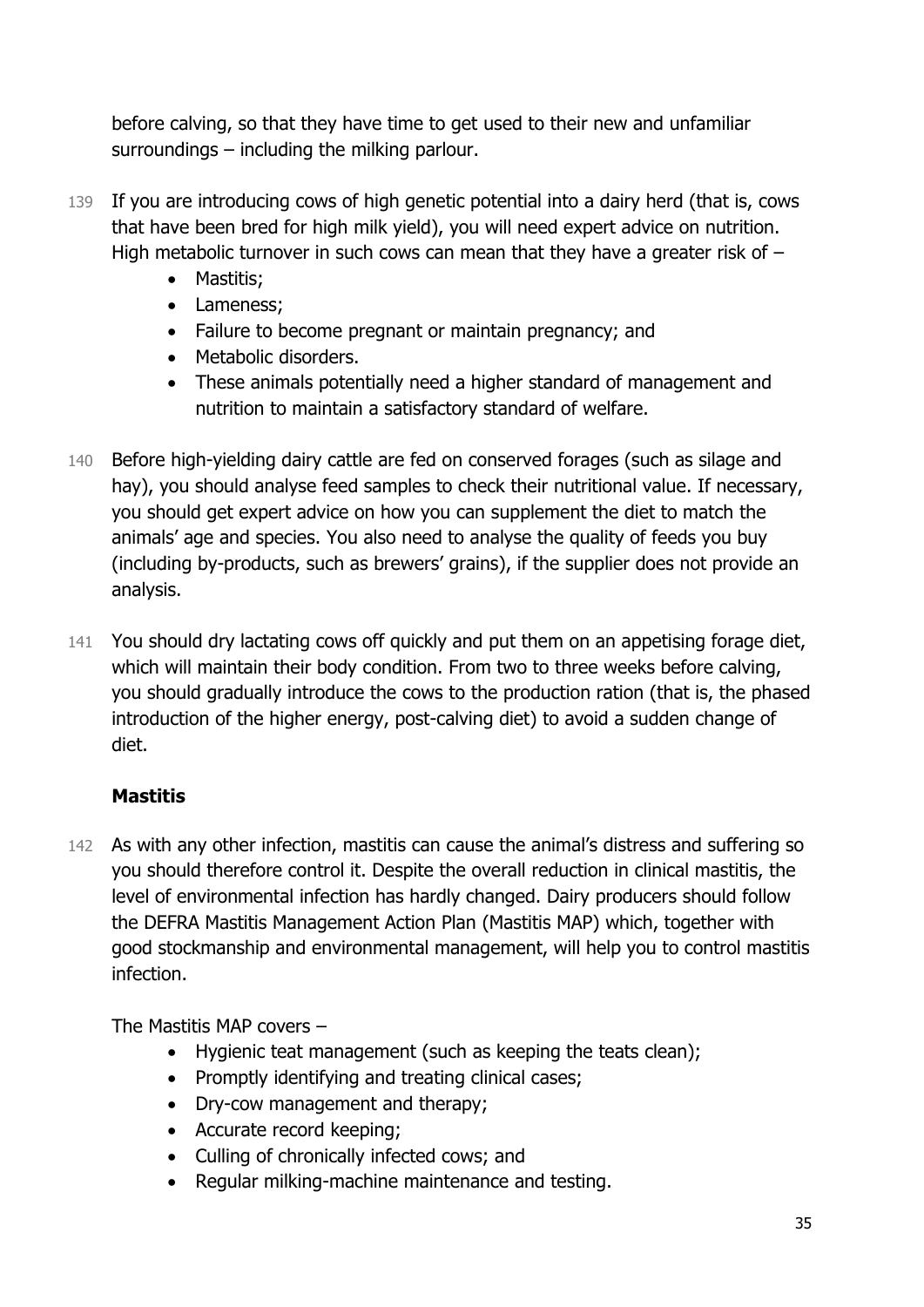You will find more information in DEFRA's booklet, 'Treatment and prevention of mastitis in dairy cows' (see the Appendix).

#### **Milking**

- 143 You should never leave lactating dairy cows unmilked or with over-full udders. Anyone who milks cows – including relief milkers – should be fully competent to perform all milking procedures. Ideally, formal training should be given to milkers, which would include a period of full supervision by competent, trained operators.
- 144 A milking machine that is working properly is essential for  $-$ 
	- The cows' comfort;
	- Optimum milking performance; and
	- Udder health.

During each milking session, you should make simple checks (such as the working vacuum level) and carry out routine maintenance to make sure that the milking machine is working properly.

- 145 Where necessary, you should upgrade the milking machine so that there is no machine damage caused to teats and that the cyclic vacuum fluctuations are within the recommended range. You may need specialist advice for this.
- 146 You should have new or refurbished installations independently tested to ensure correct operation in accordance with manufacturer's recommendations and those contained in the 'British Standard for milking machine installations' (see the Appendix).
- 147 Each year, a trained and competent operator should carry out at least one full working assessment of the machinery, to ensure that it is operating correctly and to make any necessary repairs or adjustments.
- 148 You should minimise the amount of time cows have to wait to be milked. The standings should be large enough for the size of cattle being milked and for cows to enter and leave the milking parlour easily, with a minimum of stress. The entrance and exit areas of the milking parlour, where animals will tend to collect, should be wide enough for the animals to move easily on non-slip floors.
- 149 Where automatic backing gates are used in collection yards, they should be designed to encourage dairy cows to move towards the parlour, without causing them any distress. These gates should not be electrified.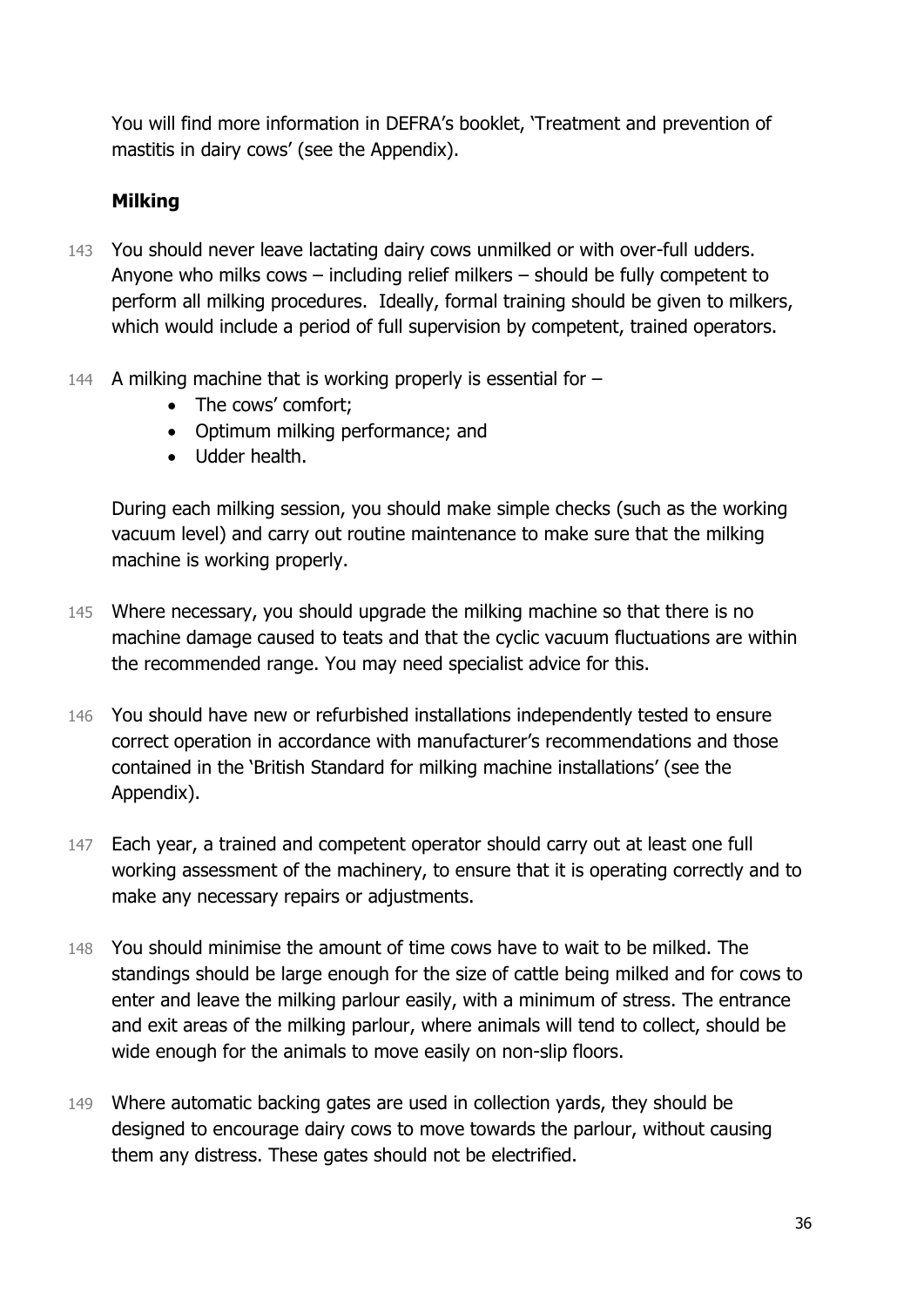#### **Robotic milkers**

- 150 Robotic milkers offer the opportunity to make more efficient use of labour, but cannot replace good stockmanship. At least twice daily, the robotic system should be assessed and the appropriate action taken in respect of –
	- Cows not attending the milking station;
	- Failed attachments;
	- Incomplete milkings;
	- Fall in milk yields; and
	- Alarms generated by various sensory equipment to detect conditions such as abnormal milk composition, including mastitis.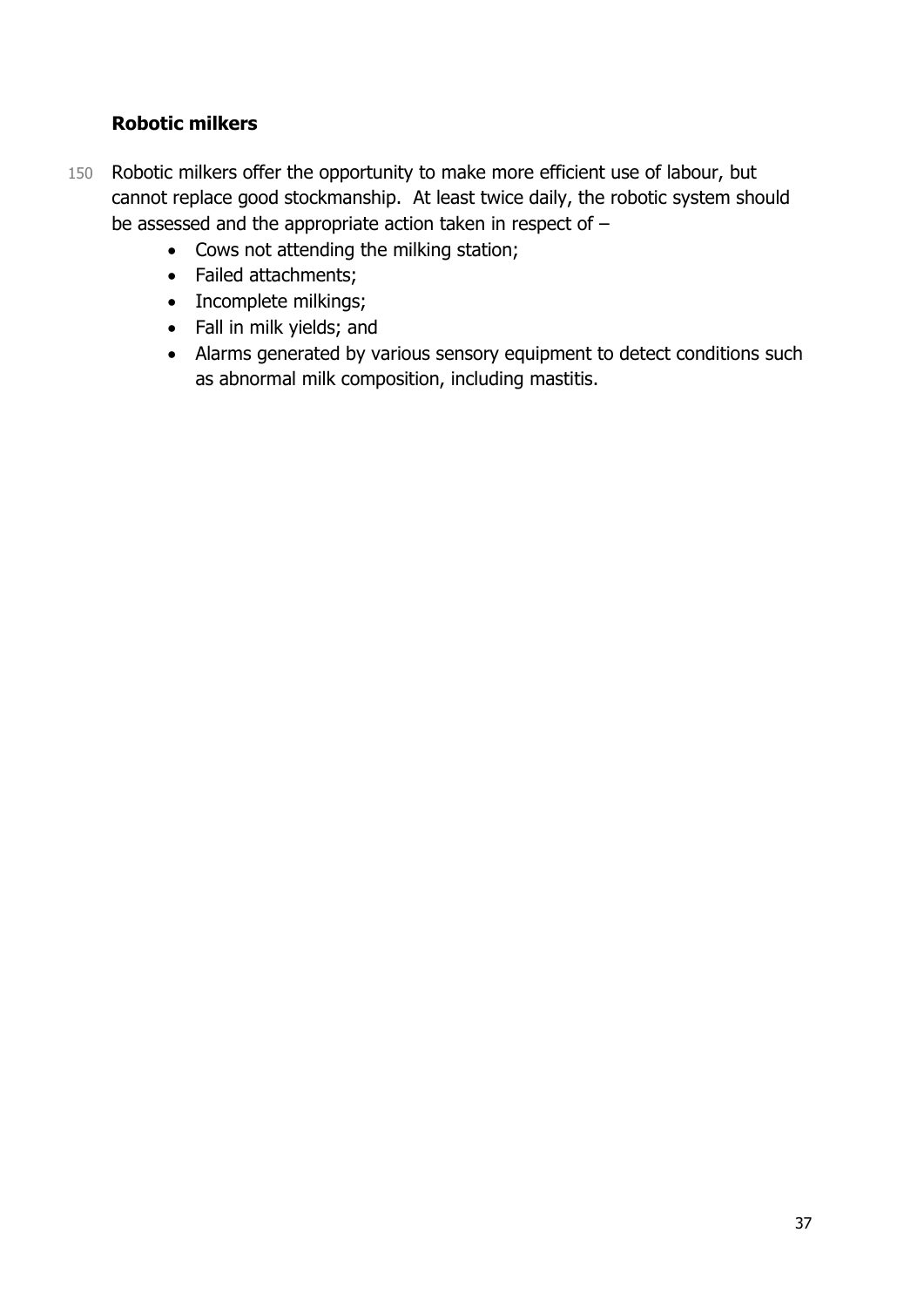# **APPENDIX**

## **Useful publications**

#### **DEFRA publications related to cattle welfare**

- 0409 Code of Practice the welfare of animals in livestock markets
- 0621 Farm fires: advice on farm animal welfare
- 1147 Emergencies on livestock farms
- 1151 Lameness in beef cattle and dairy followers
- 1381 Guidance on the transport of casualty farm animals
- 3335 Improving calf survival
- 3477 Welfare of red-meat animals at slaughter pre-slaughter handling: a pocket guide
- 3478 Welfare of red-meat animals at slaughter stunning and sticking: a pocket guide
- 3575 Assessment of practical experience in the handling, transport and care of animals: guide to employers
- 4020 Lameness in dairy cattle
- 4516 TB in Cattle reducing the risk
- 4661 Treatment and prevention of mastitis in dairy cows
- 6491 Condition scoring of beef suckler cows and heifers
- 6492 Condition scoring of dairy cows
- 7350 Better biosecurity provides peace of mind, healthy stock and a more viable business

#### **You can get copies of all these publications, free of charge, from:**

DEFRA Publications Admail 6000 London SW1A 2XX Telephone enquiries: 0845 955 6000 E-mail: defra@iforcegroup.com Website: [http://www.defra.gov.uk](http://www.defra.gov.uk/)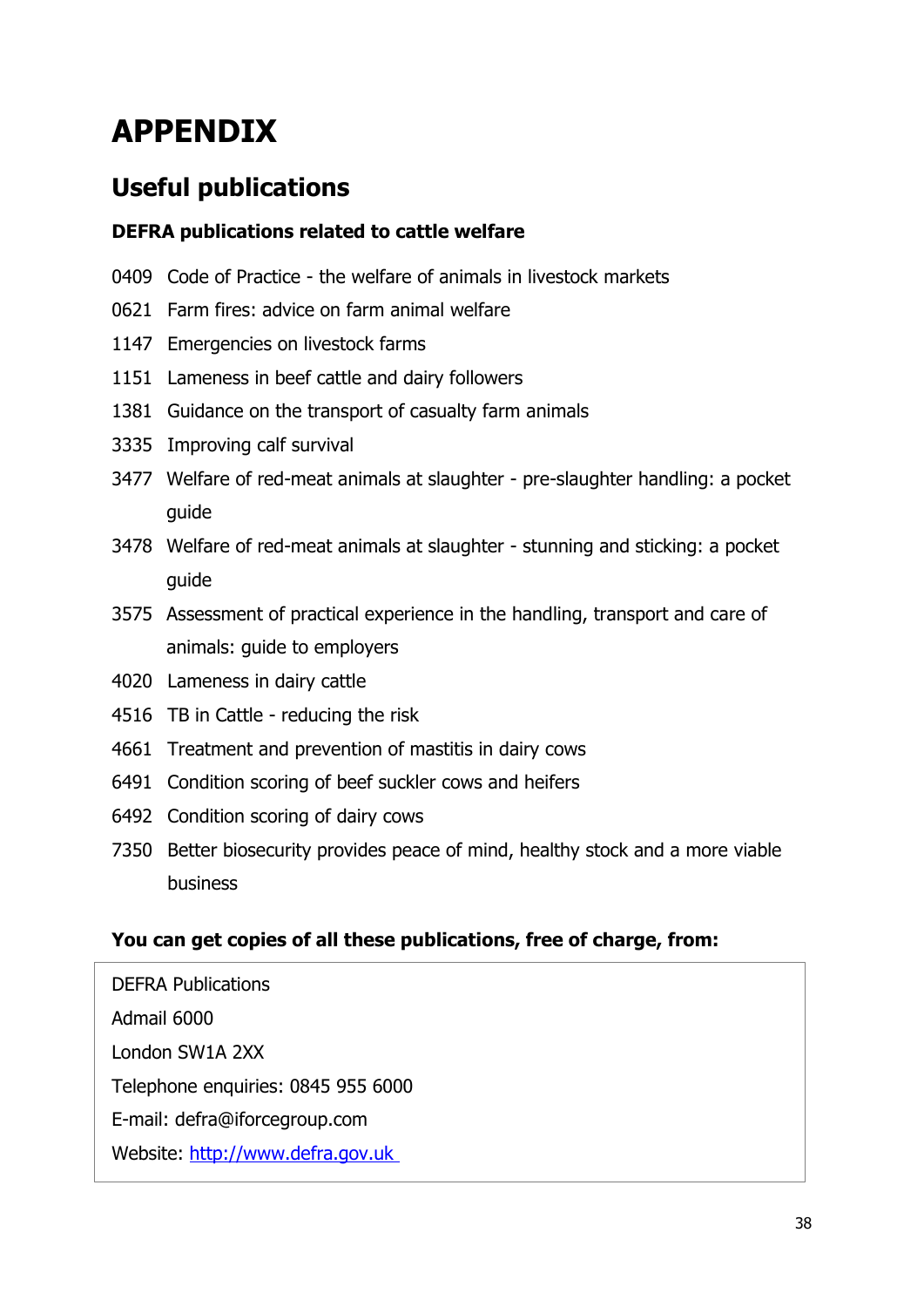#### **Further information on all aspects of the Codes can be obtained from:**

Animal Health Division, Thie Slieau Whallian, Patrick Road, St Johns, IM4 3AS Tel: +44 1624 685844 Email: [Agriculture@gov.im](mailto:Agriculture@gov.im)

#### **Other useful publications related to cattle welfare:**

- British Standard for milking machine installations, BS/ISO 3918, 5707 and 6690 (1996)
- British Standard on the design and construction of cattle buildings, BS5502 Part 40
- Code of practice on the responsible use of animal medicines on the farm (2001) (Veterinary Medicines Directorate)